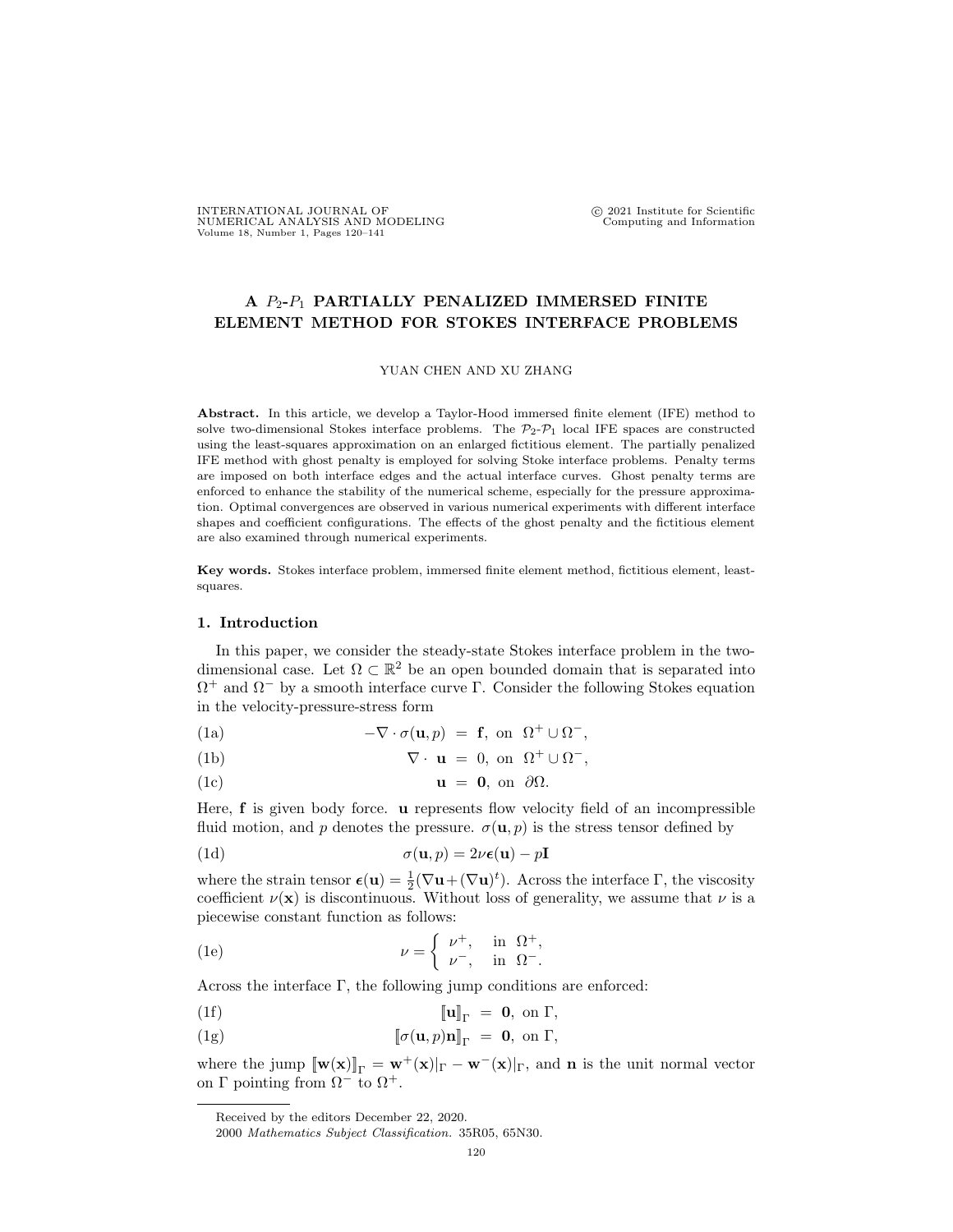The Stokes equation is a linearization of the well-known Navier-Stokes equation. Stokes interface problems often describe multiphase flow with jumps in velocity, pressure, and physical parameters. Simulations of multiphase flow are widely applied in fields of fluid dynamics and biology. Examples of these applications include water-oil flow, bubble column reactors, drug delivery, treatment of lung diseases, and polymer blending and polymer electrolyte membrane fuel cell[[28\]](#page-20-0), etc.

PDE Interface problems, including aforementioned Stokes interface problem, have attracted great attention among mathematicians, computational scientists and engineers in the past decades. A wide variety of numerical methods, particularly finite element method (FEM), have been developed and matured for solving interface problems. There are roughly two classes of FEM when it comes to interface problems, namely the fitted-mesh FEM and the unfitted-mesh FEM. The fitted-mesh method, such as the conventional FEM, requires the solution mesh to be aligned with the interface; otherwise, the convergence of the numerical method could be compromised. However, this body-fitting restriction limits its applicability from problems involving a moving interface, as the solution mesh needs to be regenerated at each time level. On the contrast, unfitted-mesh methods usually alleviate or even eliminate the restriction on mesh. Structured meshes, such as Cartesian meshes, are usually adopted to solve interface problems with nontrivial interface shape. See Figure [1](#page-1-0) for an illustration of a comparison of an unfitted Cartesian mesh and a fitted-mesh with a circular interface. This property is particularly advantageous for moving interface problems [\[5](#page-19-0), [27](#page-20-1), [30](#page-20-2)]. Numerical methods falling to this class include generalized FEM [\[7](#page-19-1)], extended FEM (XFEM)[[15\]](#page-20-3), CutFEM[[23\]](#page-20-4) and immersed FEM (IFEM)[[34\]](#page-21-0), to name only a few.

<span id="page-1-0"></span>

FIGURE 1. Non-body fitting (left) and body-fitting (right) meshes.

The idea of immersed finite element method[[34\]](#page-21-0) is to locally modify the standard FEM basis functions around the interface to satisfiy specific interface jump conditions from the physical laws. Piecewise polynomials are developed as new basis functions on all elements intersected by interfaces. Several literatures[[11,](#page-19-2) [12](#page-19-3), [26,](#page-20-5) [27,](#page-20-1) [31](#page-20-6), [38,](#page-21-1) [44](#page-21-2)] expand this idea to multi-dimensional elliptic interface problems and higher-order approximation. Due to the discontinuity of IFE functions across the element boundaries, a partially penalized immersed finite element method (PPIFEM) was proposed in[[36\]](#page-21-3) as an improvement of classical IFEM. The authors added penalty terms on interface-intersected edges to the IFE scheme to enhance its stability. Many research papers on IFEM follow this idea in the recent years. For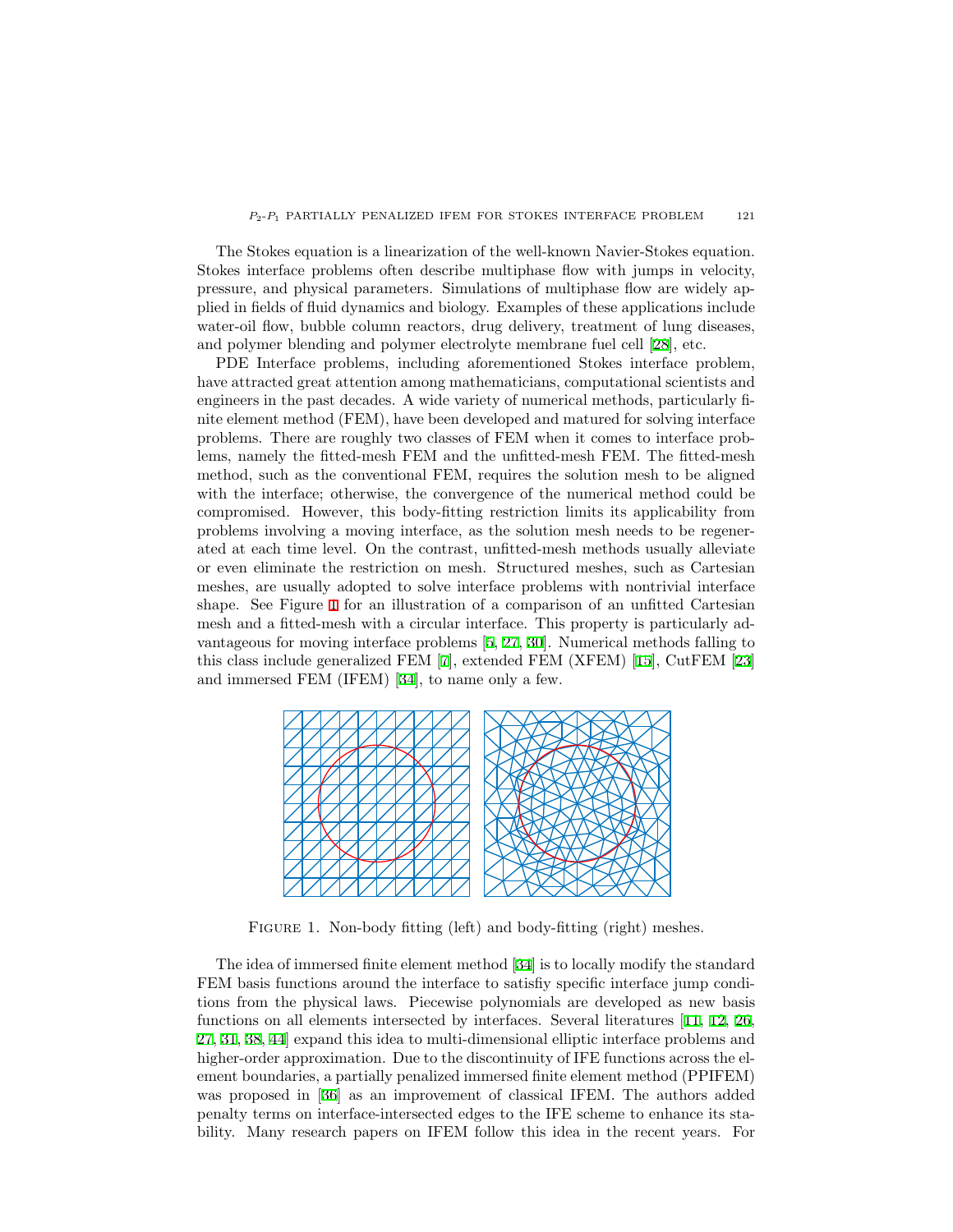example, the PPIFEM has been applied to the elasticity equation [\[19](#page-20-7)], interface problems with triple-junction points[[13](#page-20-8)], higher-order approximations[[6,](#page-19-4) [17](#page-20-9)], the Helmholtz equation [\[20](#page-20-10), [37](#page-21-4)] and the three-dimensional interface problems[[18,](#page-20-11) [22\]](#page-20-12), parabolic interface problems [\[39](#page-21-5)] and hyperbolic interface problems[[48\]](#page-21-6). An improved *a priori* error estimation with lower regularity requirement was reported in [\[21](#page-20-13)] and the *a posteriori* error estimation was developed in [\[25](#page-20-14)].

There are a few unfitted-mesh methods developed for Stokes interface problems, such as CutFEM [\[24](#page-20-15)], Nitsche's Extended FEM[[45\]](#page-21-7), Extended FEM[[16\]](#page-20-16), Fictitious domain FEM[[40,](#page-21-8) [42](#page-21-9)], immersed interface method[[35\]](#page-21-10). Within the IFE framework, [\[4](#page-19-5)] proposed an immersed discontinuous Galerkin method based on broken *Q*1- *Q*<sup>0</sup> element pair and applied the method in Stokes moving interface problem[[5\]](#page-19-0). Recently[[29\]](#page-20-17) introduced a nonconforming IFE method based on broken CR-*P*<sup>0</sup> and rotated  $Q_1$ - $Q_0$  pairs. A mixed conforming-nonconforming  $P_1$  IFE method for unsteady moving-interface Stokes interface problems was introduced in[[30\]](#page-20-2).

So far, to the best of our knowledge, all the IFEMs for the Stokes interface problem focused on low-order approximations, i.e.,  $\mathcal{P}_1$  or  $\mathcal{Q}_1$  approximation for velocity and  $\mathcal{P}_0$  approximation for pressure. Classical Taylor-Hood  $\mathcal{P}_k$ - $\mathcal{P}_{k-1}$  finite element  $(k > 1)$  [\[9](#page-19-6), [43\]](#page-21-11) has not been explored in the immersed finite element framework. The major obstacle is to construct a broken high-order immersed finite element space based on actual interface curve together with interface conditions involving both velocity and pressure on actual interface. For high-order IFE approximations, most attempts focus on elliptic interface problems. Some early work explored quadratic and higher order method on linear[[2\]](#page-19-7) and quadratic interface[[8\]](#page-19-8). In[[3\]](#page-19-9), the authors enforced interface conditions using the  $L^2$  inner product defined on the actual interface curve. Theoretical work of this method has not been developed including existence of basis functions. In[[17\]](#page-20-9), the authors proposed a high-order IFE space for elliptic interface problem constructed by locally solving a Cauchy problem. To handle the heavily coupled interface conditions of Stokes interface problem, we adopt the idea from least-squares high-order IFEM [\[6](#page-19-4), [49\]](#page-21-12) which enforces interface conditions on basis functions in a least-squares sense. The existence of the IFE shape functions is guaranteed by the nature of least squares.

Another concern in Stokes interface problems is the ill-conditioning of the linear system of the saddle-point problem. To overcome this issue, we follow the idea of ghost penalty [\[10](#page-19-10)] which is applied in XFEM [\[33](#page-20-18), [32](#page-20-19)], Nitsche's method[[46\]](#page-21-13), CutFEM [\[14](#page-20-20), [24,](#page-20-15) [41](#page-21-14)] for solving Stokes interface problems. The technique is also a necessary ingredient in theoretically estabilishing the inf-sup conditions of the aforementioned methods. The basic idea is to add extra stabilization terms on edges cut by the interface or boundary in order to control the jump of discrete polynomials in a least-squares sense. We include ghost penalty terms of both velocity and pressure in our weak formulation. Numerical examples are provided to demonstrate the necessity of these terms.

In this paper, we propose a high-order Taylor-Hood IFE method. The method uses piecewise  $P_2$  approximation for the velocity and piecewise  $P_1$  approximation for the pressure. A least-squares technique is defined on actual interface to weakly enforce the coupled interface jump conditions and incompressibility conditions. Properties of the Taylor-Hood IFE basis functions, such as the existence of the basis functions, and the their approximation capability are analyzed. The IFE functions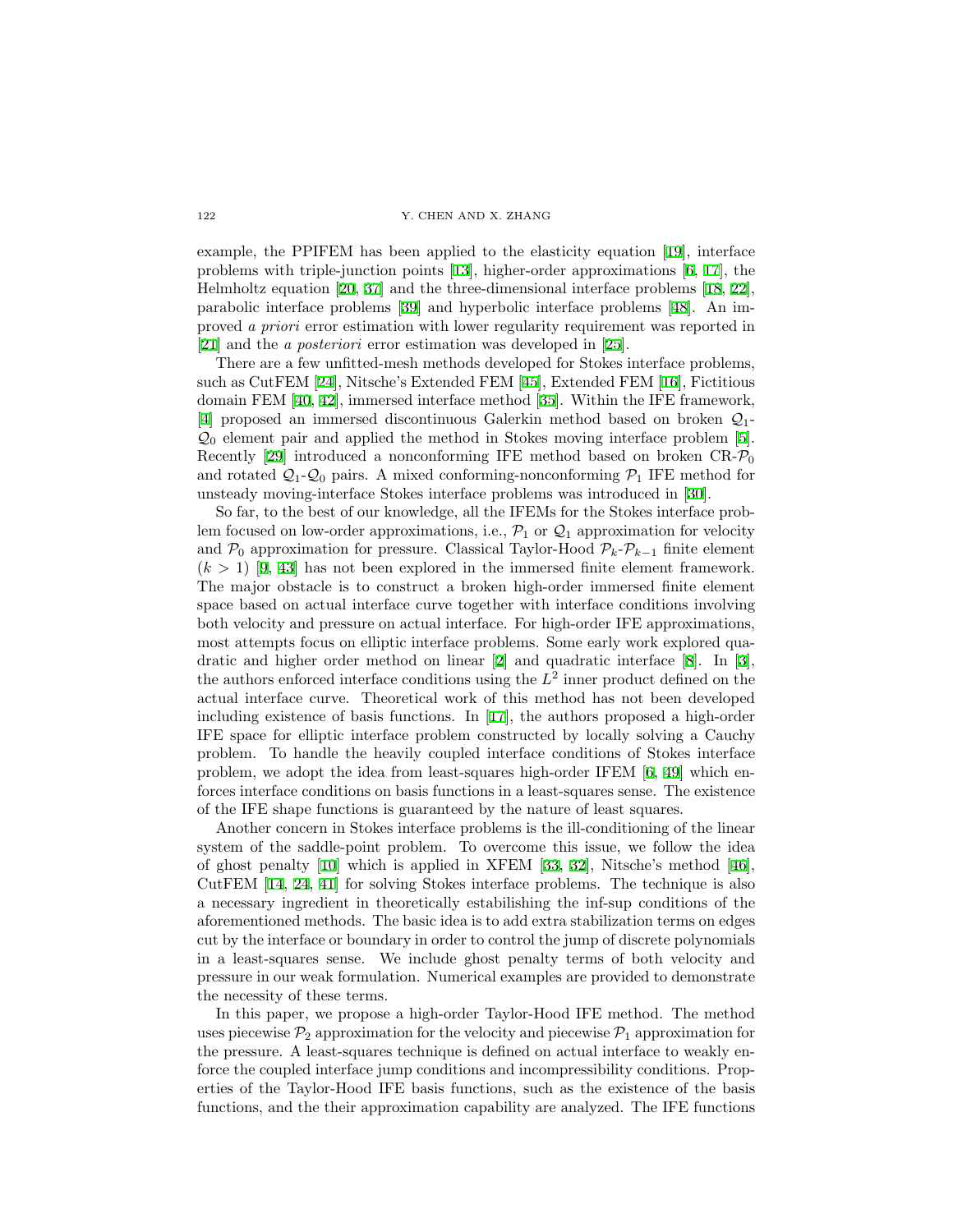are used in a partially penalized IFE scheme with ghost penalty for solving the Stokes interface problems.

The rest of this paper is organized as follows. In Section [2](#page-3-0), we construct the vector-valued IFE spaces based on least-squares and investigate some basic properties of the new IFE spaces. In Section [3,](#page-9-0) we present the partially penalized IFE method with ghost penalty for solving Stokes interface problems. In Section [4,](#page-11-0) we provide several numerical examples to demonstrate the performance of this method. A brief conclusion is given in Section [5](#page-18-0).

# <span id="page-3-0"></span>**2. Immersed Taylor-Hood Finite Element Spaces**

In this section, we first introduce some basic notations and assumptions, and then construct the  $P_2$ - $P_1$  IFE space based on the least-squares framework.

**2.1. Notations and Preliminaries.** Assume from now on that  $\Omega$  is a polygonal domain, and  $\mathcal{T}_h$  is a regular triangulation independent of the location of the interface. Denote by  $\mathcal{N}_h$  and  $\mathcal{E}_h$  the set of nodes and edges of the mesh  $\mathcal{T}_h$ , respectively. Let  $\mathcal{T}_h^i = \{T \in \mathcal{T}_h : T \cap \Gamma \neq \emptyset\}$  be the collection of interface elements. The collection of non-interface elements are denoted by  $\mathcal{T}_h^n = \mathcal{T}_h \setminus \mathcal{T}_h^i$ . Similarly, we define  $\mathcal{E}_h^i = \{e \in \mathcal{E}_h, e \cap \Gamma \neq \emptyset\}$  and  $\mathcal{E}_h^n = \mathcal{E}_h \backslash \mathcal{E}_h^i$  to be the set of interface edges and non-interface edges, respectively. The set of interior edges and boundary edges are denoted by  $\mathcal{E}_h$  and  $\mathcal{E}_h^b$ , respectively. Regarding the regularity of the interface and mesh requirement, we employ similar hypotheses as stated in [\[6](#page-19-4)]:

- **(H1)** The interface Γ cannot intersect an edge of any element at more than two points unless the edge is part of Γ.
- **(H2)** If Γ intersects the boundary of an element at two points, these intersection points must be on different edges of this element.
- **(H3)** The interface  $\Gamma$  is a piecewise  $C^2$  function, and the mesh  $\mathcal{T}_h$  is formed such that on every interface element  $T \in \mathcal{T}_h^i$ ,  $\Gamma \cap T$  is  $C^2$ .

Associated with each edge  $e \in \mathcal{E}_h$ , a unit normal vector  $\mathbf{n}_e$  is assigned. For each internal edge  $e \in \mathcal{E}_h$  shared by two elements, denoted by  $T_{e,1}$  and  $T_{e,2}$ , the normal  $n_e$  is pointing from  $T_{e,1}$  to  $T_{e,2}$ . For a scalar function *w* or a vector-valued function **w** defined on  $T_{e,1} \cup T_{e,2}$ , we define the jump and average to be

(2)  
\n
$$
\llbracket w \rrbracket_e = w \rvert_{T_{e,1}} - w \rvert_{T_{e,2}}, \ \llbracket w \rrbracket_e = \frac{1}{2} (w \rvert_{T_{e,1}} + w \rvert_{T_{e,2}}),
$$
\n
$$
\llbracket \mathbf{w} \rrbracket_e = \mathbf{w} \rvert_{T_{e,1}} - \mathbf{w} \rvert_{T_{e,2}}, \ \llbracket \mathbf{w} \rrbracket_e = \frac{1}{2} (\mathbf{w} \rvert_{T_{e,1}} + \mathbf{w} \rvert_{T_{e,2}}).
$$

For each boundary edge  $e \in \mathcal{E}_h^b$ , the normal  $\mathbf{n}_e$  is the unit outward normal vector. The definitions of the jump and the average are carried over as follows

(3) 
$$
[\![w]\!]_e = \{\!\!\{\,w\}\!\!\}_e = w, \ [\![\mathbf{w}]\!]_e = \{\!\!\{\mathbf{w}\}\!\!\}_e = \mathbf{w}, \ \forall \ e \in \mathcal{E}_h^b.
$$

For simplicity, we sometimes omit the subscript from the notations of jump and average if there were no confusion on where these jump and average are defined. For each interface element  $T \in \mathcal{T}_h^i$ , we denote  $\gamma_T = \Gamma \cap T$ . The collection of these curved segments of the interface  $\Gamma$  is denoted by  $\mathcal{F}_h^i = \{\gamma_T : T \in \mathcal{T}_h^i\}$ . The union of interface edges and interface segments in denoted by  $\mathcal{M}_h^i = \mathcal{E}_h^i \cup \mathcal{F}_h^i$ .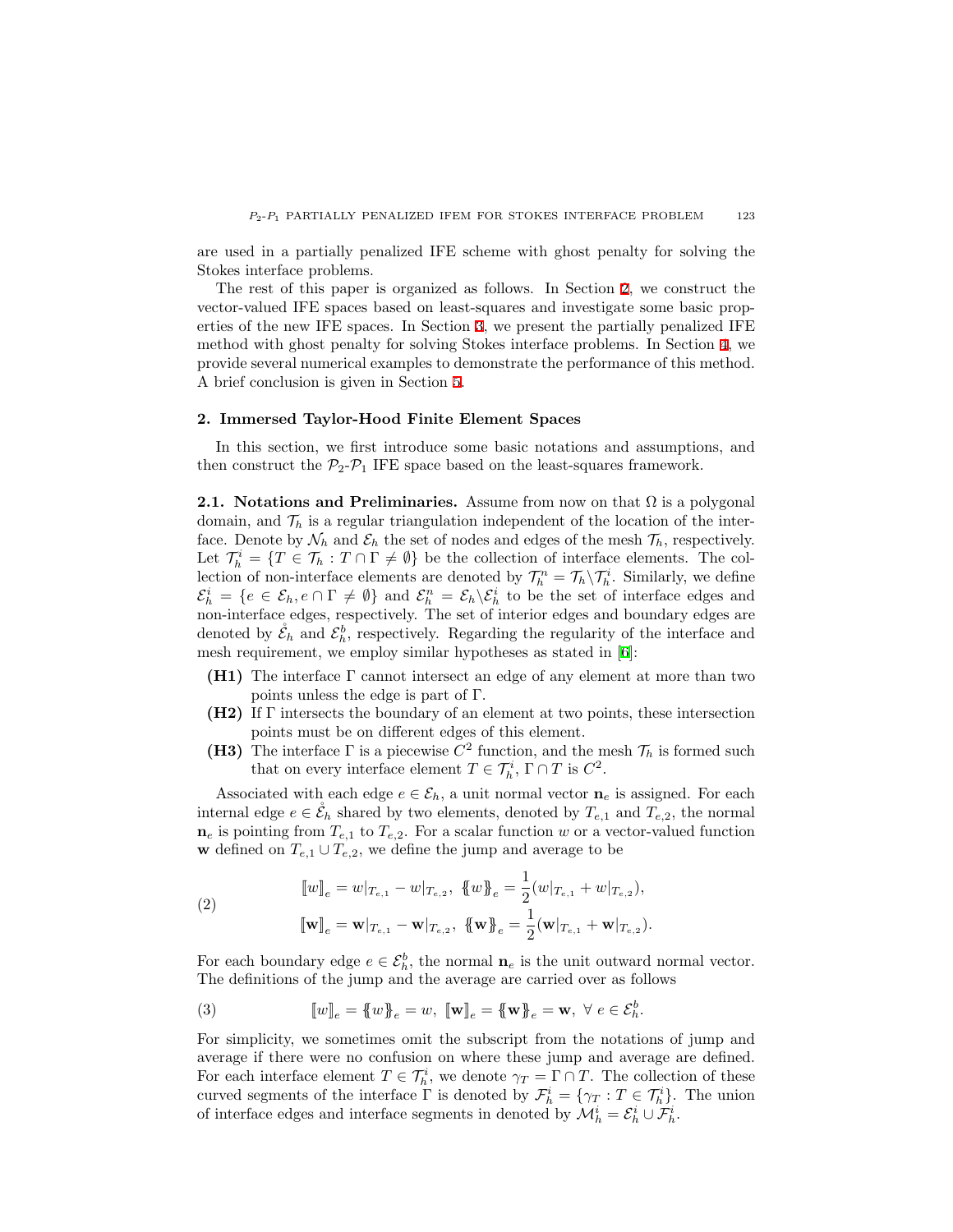On a subdomain  $\tilde{\Omega} \subset \Omega$ , let  $W^{k,p}(\tilde{\Omega})$  be the standard Sobolev space with the associated norm denoted by  $\|\cdot\|_{W^{k,p}(\tilde{\Omega})}$ . If  $\tilde{\Omega} \cap \Gamma \neq \emptyset$ , we denote  $\tilde{\Omega}^s := \tilde{\Omega} \cap \Omega^s$ ,  $s =$ +, −. The broken Sobolev spaces on  $\tilde{\Omega}$  for  $k \geq 2$  are defined by

*(*4)  $PW^{k,p}(\tilde{\Omega}) = \{v \in W^{1,p}(\tilde{\Omega}): v|_{\tilde{\Omega}^{\pm}} \in [W^{k,p}(\tilde{\Omega}^{\pm})\},\$ 

(5) 
$$
\mathbf{PW}^{k,p}(\tilde{\Omega}) = \{ \mathbf{v} \in [W^{1,p}(\tilde{\Omega})]^2 : \mathbf{v}|_{\tilde{\Omega}^{\pm}} \in [W^{k,p}(\tilde{\Omega}^{\pm})]^2 \},
$$

equipped the norms

$$
\begin{aligned}\n & (6) \\
& \|v\|_{PW^{k,p}(\tilde{\Omega})}^p &= \|v\|_{W^{k,p}(\tilde{\Omega}^+)}^p + \|v\|_{W^{k,p}(\tilde{\Omega}^-)}^p, \\
& \|v\|_{\mathbf{PW}^{k,p}(\tilde{\Omega})}^p &= \|v\|_{\mathbf{W}^{k,p}(\tilde{\Omega}^+)}^p + \|v\|_{\mathbf{W}^{k,p}(\tilde{\Omega}^-)}^p.\n \end{aligned}
$$

When  $p = 2$ , the spaces  $PW^{k,2}(\tilde{\Omega})$  and  $PW^{k,2}(\tilde{\Omega})$  are simplified to be  $PH^k(\tilde{\Omega})$  and  $\mathbf{PH}^k(\tilde{\Omega})$ , respectively. Moreover, we define the following space that incorporates the Stokes interface jump conditions([1f\)](#page-0-0) - [\(1g](#page-0-1))

(7)  $\mathcal{U}(\tilde{\Omega}) = \{ (\mathbf{v}, q) \in \mathbf{P}\mathbf{H}^2(\tilde{\Omega}) \times PH^1(\tilde{\Omega}): [\![\mathbf{v}]\!]_{\Gamma \cap \tilde{\Omega}} = \mathbf{0}, [\![\sigma(\mathbf{v}, q)\mathbf{n}]\!]_{\Gamma \cap \tilde{\Omega}} = \mathbf{0} \}.$ 

When  $\tilde{\Omega} = \Omega$ , we define a subspace of  $\mathcal{U}(\Omega)$  by

(8) 
$$
\mathring{\mathcal{U}}(\Omega) = \{ (\mathbf{v}, q) \in \mathcal{U}(\Omega) : \int_{\Omega} q d\mathbf{x} = 0 \}.
$$

<span id="page-4-1"></span>**2.2. Fictitious Elements.** The extension of  $\mathcal{P}_k - \mathcal{P}_{k-1}$  Taylor-Hood FEM to interface elements requires the construction of high-order IFE shape functions. Unlike the low-order IFE approximations, such as  $\mathcal{P}_1$  or  $\mathcal{Q}_1$  elements, the higher-order IFE approximation is more sensitive to the relative location of the interface within an element, meaning the interface cannot be too close to a vertex or one piece cannot be too small comparing to the other piece; otherwise the linear system for determining the coefficient of the shape functions will be ill-conditioned. This phenomenon has been reported in  $[1, 6, 17, 47, 49]$  $[1, 6, 17, 47, 49]$  $[1, 6, 17, 47, 49]$  $[1, 6, 17, 47, 49]$  $[1, 6, 17, 47, 49]$  $[1, 6, 17, 47, 49]$  $[1, 6, 17, 47, 49]$  $[1, 6, 17, 47, 49]$  $[1, 6, 17, 47, 49]$  for elliptic equations. An effective remedy is to enlarge the physical interface element and construct the IFE shape function on the new fictitious element, as shown in Figure [2](#page-4-0). We adopt the fictitious element idea in the construction of Stokes IFE functions.

<span id="page-4-0"></span>

FIGURE 2. An illustration of a fictitious element.

Given a bounded connected subset  $K \subset \mathbb{R}^2$ , we let

$$
K_{\lambda} = \{ X \in \mathbb{R}^2 : \exists Y \in K \text{ such that } \overrightarrow{OX} = (1 + \lambda)\overrightarrow{OY} \}
$$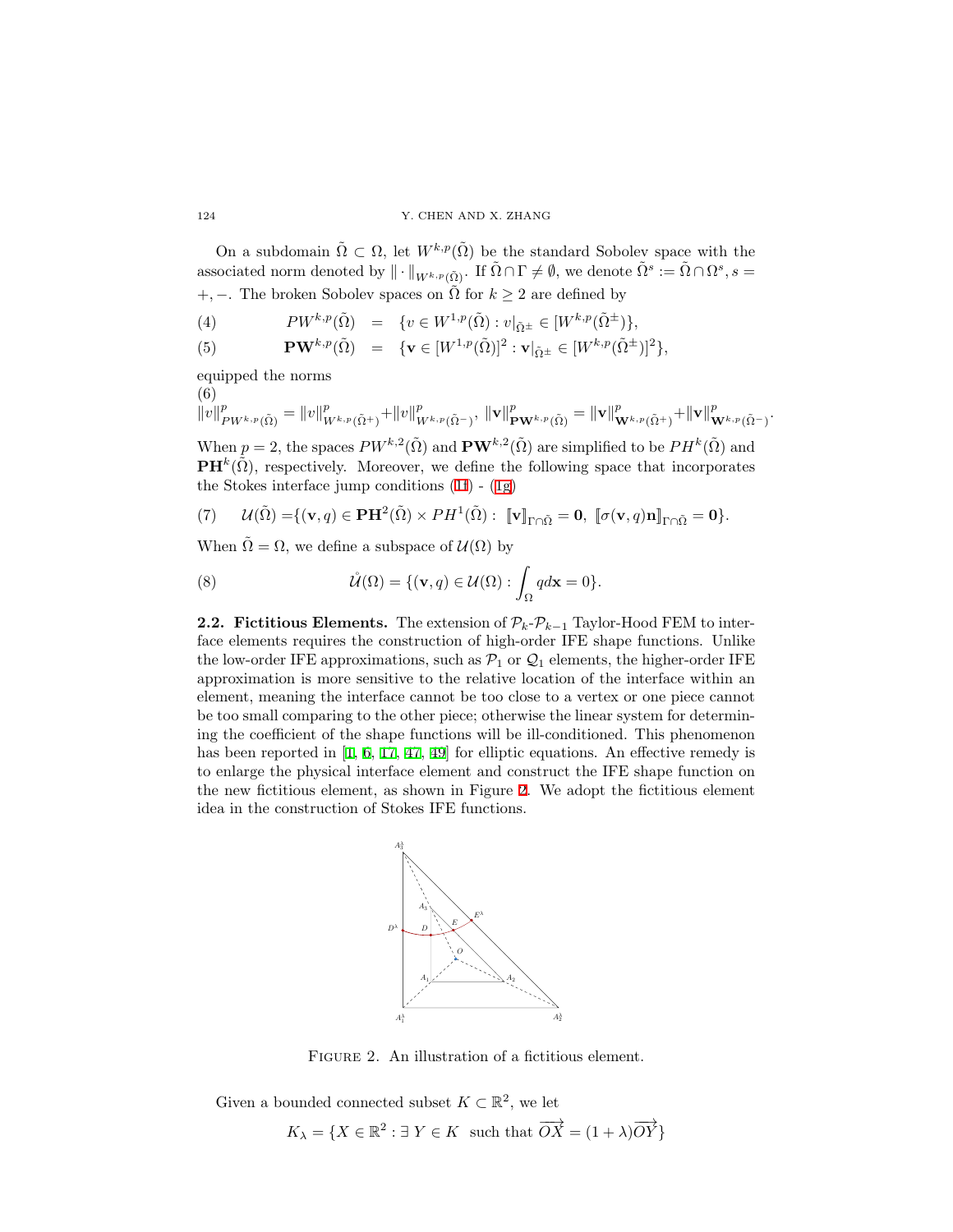be the homothetic image of *K* with respect to the homothetic center *O* and the scaling constant  $\lambda$ . For each triangular interface element  $T \in \mathcal{T}_h^i$ , we set this homothetic center to be its centroid and denote the homothetic image of element *T* with respect to centroid with a scaling factor  $\lambda$  as  $T_{\lambda}$ . Then the extended interface segment is denoted by  $\gamma_T^{\lambda} = \Gamma \cap T_{\lambda}$ . We will use this fictitious element  $T_{\lambda}$  to generate IFE basis functions. See Figure [2](#page-4-0) for an illustration, in which  $\triangle A_1A_2A_3$ is a regular triangle element, and  $\triangle A_1^{\lambda} A_2^{\lambda} A_3^{\lambda}$  is the fictitious element. The curve  $\widetilde{DE}$  is  $\gamma_T$ , and curve  $D^{\lambda}E^{\lambda}$  is  $\gamma_T^{\lambda}$  in this case. Furthermore, we state two additional assumptions for the mesh  $\mathcal{T}_h$ :

- **(H4)** The mesh is generated such that the interface can only intersect each interface element  $T \in \mathcal{T}_h^i$  and its fictitious element  $T_\lambda$  at two distinct points which locate on two different edges of  $T$  and  $T_\lambda$ .
- **(H5)** There exists a fixed integer *N* such that for each  $K \in \mathcal{T}_h$ , the number of elements in the set  ${T \in \mathcal{T}_h^i : K \cap T_\lambda \neq \emptyset}$  is bounded by *N*.

It has been shown that the smaller subelement of a fictitious element will not be too small and the ratio over the larger subelement is bounded below by some positive constant. More precisely, the following lemma holds.

**Lemma 2.1.** [\[49](#page-21-12)] *For a mesh fine enough and a generic interface curve, given any interface element T and its fictitious element*  $T_{\lambda}$ ,  $\lambda \leq 1.5$ *, there exists a positive constant C independent of the interface location such that*

(9) 
$$
r(T_{\lambda}) \ge \frac{4\lambda^2}{9(1+\lambda)^2} - Ch
$$

where  $r(T_\lambda) = \min_{s=+,-} \{|T_\lambda^s|/|T_\lambda|\}$  with  $T_\lambda^s = T_\lambda \cap \Omega^s$ .

This feature enables us to construct the high-order IFE shape functions on each fictitious element  $T_{\lambda}$  instead of the physical interface element  $T \in \mathcal{T}_h^i$ . More discussion and comparisons will be provided in Section [4.](#page-11-0)

**2.3. Least-Squares**  $\mathcal{P}_2$ - $\mathcal{P}_1$  IFE Functions. In this subsection, we construct the IFE basis functions for the Stokes interface problem([1\)](#page-0-2). The construction is performed on the fictitious element as described above. Let  $T \in \mathcal{T}_h$  be a triangular element with the vertices  $A_1$ ,  $A_2$ ,  $A_3$ . Denote the midpoints of three edges of  $T$  by *A*4, *A*5, and *A*6.

First, we recall the standard  $\mathcal{P}_2 - \mathcal{P}_1$  Lagrange vector-valued shape functions. Let  $\lambda_{i,T}$  be the barycentric coordinate of triangle *T* such that  $\lambda_{i,T}(A_i) = \delta_{ij}$ ,  $i, j = 1, 2, 3$  where  $\delta_{ij}$  is the Kronecker delta function. Let  $\psi_{i,T}$  be the quadratic Lagrange nodal basis functions on *T* such that  $\psi_{i,T}(A_j) = \delta_{ij}, i, j = 1, \dots, 6$ . Then the vector-valued  $\mathcal{P}_2$ - $\mathcal{P}_1$  Taylor-Hood finite element shape functions  $\psi_{i,T}$ ,  $1 \leq i \leq 15$  can be written as

(10) 
$$
\psi_{i,T} = \begin{pmatrix} \psi_{i,T} \\ 0 \\ 0 \end{pmatrix}, 1 \leq i \leq 6, \psi_{i,T} = \begin{pmatrix} 0 \\ \psi_{i-6,T} \\ 0 \end{pmatrix}, 7 \leq i \leq 12,
$$

and

(11) 
$$
\psi_{i,T} = \begin{pmatrix} 0 \\ 0 \\ \lambda_{i-12,T} \end{pmatrix}, 13 \leq i \leq 15.
$$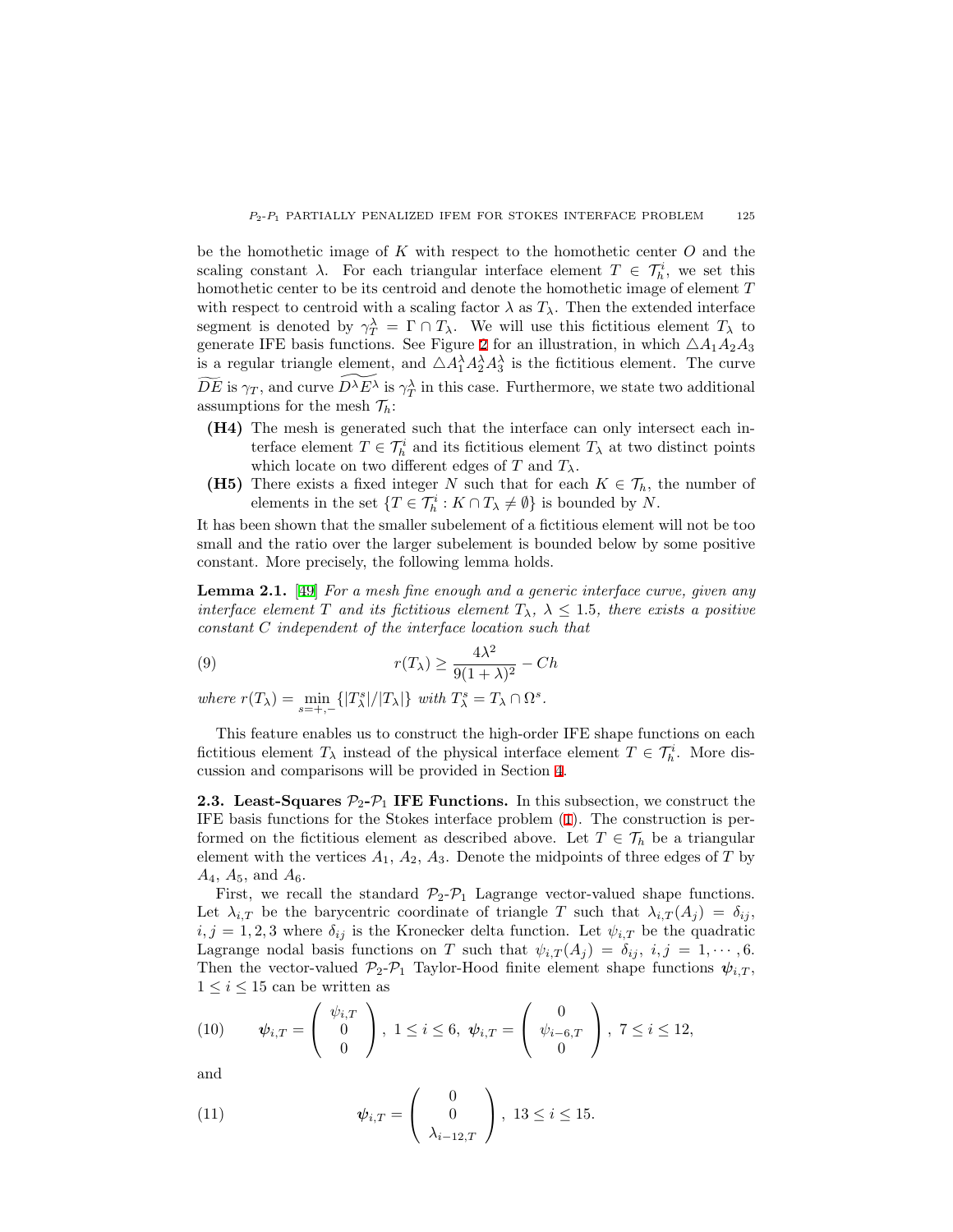To simplify the notations for further discussion, we define the nodes  $N_j$ ,  $1 \leq j \leq 15$ counting multiplicity as follows

$$
N_j = A_j, \ \forall \ 1 \leq j \leq 6, \ N_j = A_{j-6}, \ \forall \ 7 \leq j \leq 12, \ N_j = A_{j-12}, \ \forall \ 13 \leq j \leq 15.
$$
 It can be easily verified that for  $1 \leq i \leq 15$ :

(12) 
$$
\psi_{i,T}(N_j) = (\delta_{ij}, 0, 0), 1 \le j \le 6, \n\psi_{i,T}(N_j) = (0, \delta_{ij}, 0), 7 \le j \le 12, \n\psi_{i,T}(N_j) = (0, 0, \delta_{ij}), 13 \le j \le 15.
$$

Let  $\mathcal{I} = \{1, 2, \dots, 15\}$  be the index set, and define the polynomial space  $\mathcal{P}(T) :=$  $[\mathbb{P}_2(T)]^2 \times \mathbb{P}_1(T)$ . The vector-value finite element space  $\mathcal{P}(T)$  can also be written as

(13) 
$$
\mathcal{P}(T) = \text{span}\{\psi_{i,T} : i \in \mathcal{I}\}.
$$

Now we construct the IFE function space on each interface triangle  $T \in \mathcal{T}_h^i$  where  $T^+ := T \cap \Omega^+$  and  $T^- := T \cap \Omega^-$ . The vector-valued IFE space is a subspace of

(14) 
$$
\tilde{\mathcal{P}}(T) = \{(\boldsymbol{v}, q) : (\boldsymbol{v}, q)|_{T^+} \in \mathcal{P}(T^+) \text{ and } (\boldsymbol{v}, q)|_{T^-} \in \mathcal{P}(T^-)\}
$$

whichincorporates the interface jump conditions  $(1f)$  $(1f)$  -  $(1g)$  $(1g)$  $(1g)$ . To do this, we split the index set  $\mathcal I$  into  $\mathcal I^+ := \{i \in \mathcal I, N_i \in T^+\}$  and  $\mathcal I^- := \{i \in \mathcal I, N_i \in T^-\}$ . Define the tensor product space  $\mathcal{S}(T) := \mathcal{P}(T) \times \mathcal{P}(T)$  and its basis functions  $\xi_{i,T}$ ,  $\eta_{i,T}$ where

(15) 
$$
\boldsymbol{\xi}_{i,T} = \left\{ \begin{array}{ll} (\boldsymbol{\psi}_{i,T}, \mathbf{0}), \text{ if } i \in \mathcal{I}^+ \\ (\mathbf{0}, \boldsymbol{\psi}_{i,T}), \text{ if } i \in \mathcal{I}^-, \end{array} \right. \quad \boldsymbol{\eta}_{i,T} = \left\{ \begin{array}{ll} (\mathbf{0}, \boldsymbol{\psi}_{i,T}), \text{ if } i \in \mathcal{I}^+, \\ (\boldsymbol{\psi}_{i,T}, \mathbf{0}), \text{ if } i \in \mathcal{I}^-.\end{array} \right.
$$

Apparently, the piecewise polynomial space  $\tilde{\mathcal{P}}(T)$  is isomorphic to the tensorproduct space  $\mathcal{S}(T)$  due to the following one-to-one mapping  $\mathcal{H}_T : \mathcal{S}(T) \mapsto \mathcal{P}(T)$ :

(16) 
$$
\mathcal{H}_T(\boldsymbol{w}_1,\boldsymbol{w}_2)=\begin{cases} \boldsymbol{w}_1, \text{ on } T^+\\ \boldsymbol{w}_2, \text{ on } T^-, \end{cases} \forall (\boldsymbol{w}_1,\boldsymbol{w}_2)\in \mathcal{S}(T).
$$

Then we let  $V_1 = \text{span}\{\xi_{i,T}, i \in \mathcal{I}\}, V_2 = \text{span}\{\eta_{i,T}, i \in \mathcal{I}\}.$  The tensor product function  $\phi_T \in \mathcal{S}(T)$  can be written as

<span id="page-6-0"></span>(17) 
$$
\phi_T = \sum_{i \in \mathcal{I}} v_i \xi_{i,T} + \sum_{i \in \mathcal{I}} c_i \eta_{i,T}
$$

where $v_i$  is nodal value at  $N_i$ ,  $i \in \mathcal{I}$ . It is easy to see the shape function ([17\)](#page-6-0) is constructed by two parts:  $\xi_{i,T}$  contribute to nodal values, and  $\eta_{i,T}$  are constructed to fit interface conditions as we state in the following.

We enforce the interface conditions in constructing our local IFE shape function in a weak sense. Define a bilinear functional  $\mathcal{J}_{\lambda}$ :  $\mathcal{S}(T) \times \mathcal{S}(T) \to \mathbb{R}$  to measure local basis function's fitness of Stokes interface condition as follows (18)

<span id="page-6-1"></span>
$$
\mathcal{J}_{\lambda}((\mathbf{u},p),(\mathbf{v},q)) = \omega_0 \int_{\gamma_T^{\lambda}} [\![\mathbf{u}]\!] \, [\![\mathbf{v}]\!] \, ds + \omega_1 h^2 \int_{\gamma_T^{\lambda}} [\![\nabla \cdot \mathbf{u}]\!] \, [\![\nabla \cdot \mathbf{v}]\!] \, ds
$$

$$
+ \omega_2 h^2 \int_{\gamma_T^{\lambda}} [\![\sigma(\mathbf{u},p)\mathbf{n}]\!] \, [\![\sigma(\mathbf{v},q)\mathbf{n}]\!] \, ds
$$

$$
+ \omega_3 h^4 \int_{\gamma_T^{\lambda}} [\![\nabla \cdot \sigma(\mathbf{u},p)]\!] \, [\![\nabla \cdot \sigma(\mathbf{v},q)]\!] \, ds + \omega_4 h^2 \int_{\gamma_T^{\lambda}} [\![p]\!] \, [\![q]\!] \, ds.
$$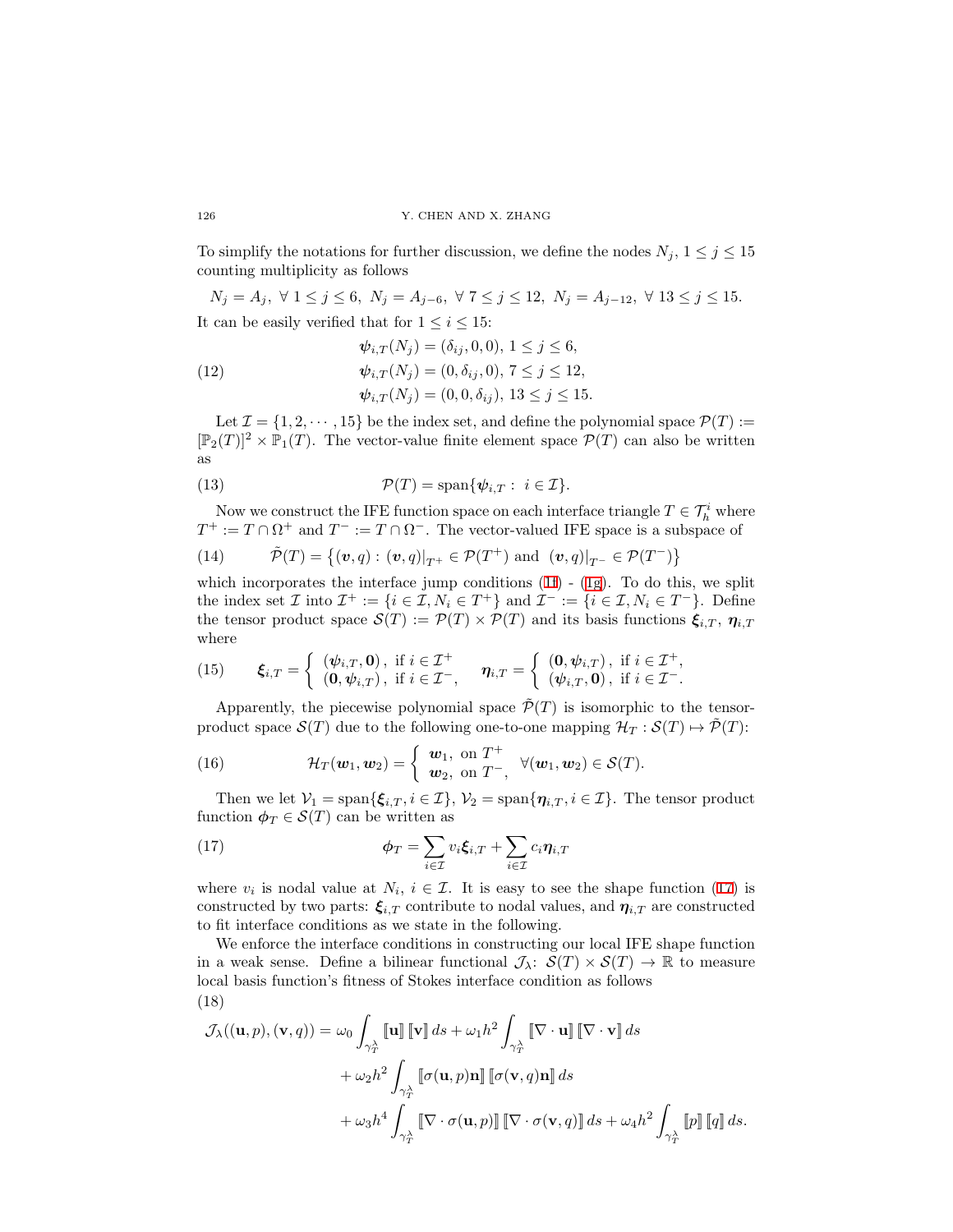Here,  $\omega_i > 0$ ,  $i = 0, 1, 2, 3, 4$  are weights of the least-squares functional. The scaling factor *h* in each term is to balance these weights. It can be seen that the bilinear form  $\mathcal{J}_\lambda$  is symmetric and positive semi-definite. We define  $|\phi|_{\mathcal{J}_\lambda} = \sqrt{\mathcal{J}_\lambda(\phi, \phi)}$  to be a semi-norm on  $\mathcal{S}(T)$ .

We consider function space

(19) 
$$
\mathcal{V}_2^{\perp} = \{(\mathbf{u}, p) \in \mathcal{S}(T), \ \mathcal{J}_\lambda((\mathbf{u}, p), (\mathbf{v}, q)) = 0, \ \forall (\mathbf{v}, q) \in \mathcal{V}_2\}
$$

which is the orthogonal complement of  $V_2$  in sense of  $\mathcal{J}_\lambda$ . Elements in  $V_2^{\perp}$  are enforced with interface conditions in the least-squares sense.

Following this idea, the calculation of the unknown vector  $\mathbf{c} = (c_1, c_2, \dots, c_{|\mathcal{I}|})$  is by expressing every  $\phi_T \in \mathcal{S}(T)$  in the form of [\(17](#page-6-0)), then we obtain a linear system for solving **c** by the definition of  $\mathcal{V}_2^{\perp}$ :

<span id="page-7-0"></span>
$$
Ac = -Bv
$$

where

(21)

$$
\mathbf{A}_{ij} = \left(\mathcal{J}_{\lambda} \left(\boldsymbol{\eta}_{j,T}, \boldsymbol{\eta}_{i,T}\right)\right)_{i,j \in \mathcal{I}} \in \mathbb{R}^{|\mathcal{I}| \times |\mathcal{I}|}, \ \mathbf{B}_{ij} = \left(\mathcal{J}_{\lambda} \left(\boldsymbol{\xi}_{j,T}, \boldsymbol{\eta}_{i,T}\right)\right)_{i,j \in \mathcal{I}} \in \mathbb{R}^{|\mathcal{I}| \times |\mathcal{I}|}.
$$

Finally, we construct the Lagrange IFE local basis functions  $\phi_{i,T}$ ,  $i \in \mathcal{I}$  on  $T \in \mathcal{T}_h^i$  by letting **v** be the the canonical vector **e**<sub>*i*</sub>,  $1 \leq i \leq |\mathcal{I}|$ :

(22) 
$$
\phi_{i,T} = \mathcal{H}_T(\phi_T|_{\mathbf{e}_i,\mathbf{c}_i}),
$$

here  $\mathbf{c}_i$  is solved by  $\mathbf{Ac}_i = -\mathbf{Be}_i$ .

A comparison of a standard  $P_2$ - $P_1$  Taylor-Hood finite element shape function  $\psi_{3,T}$  $\psi_{3,T}$  $\psi_{3,T}$  and our  $\mathcal{P}_{2}$ - $\mathcal{P}_{1}$  IFE shape function  $\phi_{3,T}$  is provided in Figure 3. We can see that the second velocity component and the pressure component of the IFE basis function are not entirely zero as in the standard Taylor-Hood basis. This is due to the stress jump condition [\(1g](#page-0-1)) in which the velocity and pressure terms are coupled together. Similar features have been observed in other vector-valued IFE functions for Stokes equation[[4,](#page-19-5) [29,](#page-20-17) [30](#page-20-2)] and the elasticity equation[[19](#page-20-7), [38\]](#page-21-1). Moreover, we notice that the IFE basis functions are generally discontinuous even though each shape function is constructed to satisfy the continuous jump conditions in the least-squares sense [\[6](#page-19-4)].

The local FE/IFE space on  $T \in \mathcal{T}_h$  can be formed as

(23) 
$$
\mathbf{S}_{h}(T) = \begin{cases} \text{span}\{\psi_{i,T}, i \in \mathcal{I}\} \text{ if } T \in \mathcal{T}_{h}^{n}, \\ \text{span}\{\phi_{i,T}, i \in \mathcal{I}\} \text{ if } T \in \mathcal{T}_{h}^{i}.\end{cases}
$$

The global IFE space  $\mathbf{S}_h(\Omega)$  is defined by (24)

 $\mathbf{S}_h(\Omega) = \{(\mathbf{u}, p) \in [L^2(\Omega)]^3 : (\mathbf{u}, p) \text{ satisfies the following conditions (C1)-(C4)}\}.$ **(C1):**  $(\mathbf{u}, p)|_T \in \mathbf{S}_h(T)$ , for all  $T \in \mathcal{T}_h$ .

- **(C2):**  $(\mathbf{u}, p)$  is continuous on every non-interface edge  $e \in \mathcal{E}_h^n$ .
- **(C3): u** is continuous at all vertices and midpoints of  $T \in \mathcal{T}_h$ .
- **(C4):** *p* is continuous at all vertices of  $T \in \mathcal{T}_h$ .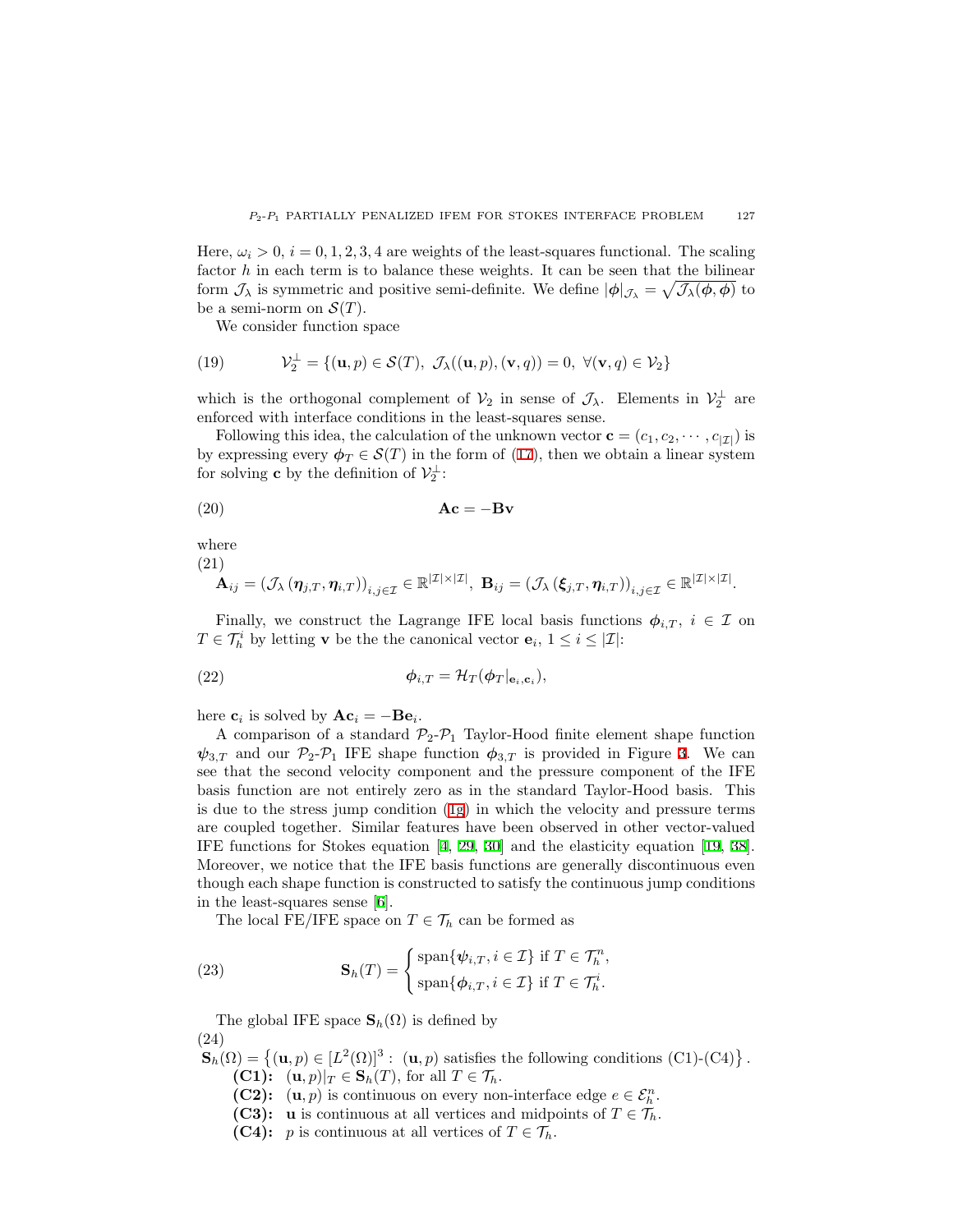<span id="page-8-0"></span>

FIGURE 3. Top (from left): Standard FE shape function  $\psi_{3,T}$  for  $u_1, u_2$  and *p*. Bottom (from left): the IFE shape function  $\phi_{3,T}$  for *u*<sub>1</sub>, *u*<sub>2</sub> and *p* with the coefficients  $(\mu^+, \mu^-) = (10, 1)$ .

Then local interpolation operator  $I_{h,T}: \mathcal{U}(T) \mapsto \mathbf{S}_h(T)$  is defined by:

(25) 
$$
I_{h,T}(\mathbf{u},p) = \sum_{i=1}^{6} u_1(N_i)\psi_{i,T} + \sum_{i=7}^{12} u_2(N_i)\psi_{i,T} + \sum_{i=13}^{15} p(N_i)\psi_{i,T}, \text{ if } T \in \mathcal{T}_h^n,
$$

(26) 
$$
I_{h,T}(\mathbf{u},p) = \sum_{i=1}^{6} u_1(N_i)\phi_{i,T} + \sum_{i=7}^{12} u_2(N_i)\phi_{i,T} + \sum_{i=13}^{15} p(N_i)\phi_{i,T}, \text{ if } T \in \mathcal{T}_h^i.
$$

The global interpolation operator  $I_h : \mathcal{U}(\Omega) \mapsto \mathbf{S}_h(\Omega)$  is:

(27) 
$$
I_h(\mathbf{u},p)|_T = I_{h,T}(\mathbf{u},p), \ \forall \ T \in \mathcal{T}_h.
$$

**2.4. Properties of IFE Spaces.** In this section, we introduce some properties of the new IFE space. First we prove the existence of the IFE function for any configuration of interface location and coefficients.

**Theorem 2.1** (Existence of IFE Function). On each interface element  $T \in \mathcal{T}_h^i$ , *there exists at least one solution to the linear system* ([20\)](#page-7-0)*.*

*Proof.* To prove the linear system [\(20](#page-7-0)) has at least a solution is equivalent to prove  $Ker(A) ⊆ Ker(B)$ . This is to say **Bm** = **0** whenever **Am** = **0** for any vector **v**. Suppose this is not true, then there exists a vector  $\mathbf{m_0}$  such that  $\mathbf{Am_0} = \mathbf{0}$  but  $Bm_0 \neq 0$ . Let  $n_0$  to be a vector such that  $n_0^T Bm_0 < 0$ , set  $\phi_{0,T} = \phi|_{\epsilon n_0, m_0}$ where  $\epsilon$  is a constant larger than 0. We have

(28) 
$$
\mathcal{J}_{\lambda}(\phi_{0,T}, \phi_{0,T}) = (\epsilon \mathbf{n}_0)^T \mathbf{C}(\epsilon \mathbf{n}_0) + 2(\epsilon \mathbf{n}_0)^T \mathbf{B} \mathbf{m}_0 + \mathbf{m}_0^T \mathbf{A} \mathbf{m}_0
$$

$$
= \epsilon^2 \mathbf{n}_0^T \mathbf{C} \mathbf{n}_0 + 2\epsilon \mathbf{n}_0^T \mathbf{B} \mathbf{m}_0.
$$

Here  $\mathbf{C}_{ij} = (\mathcal{J}_{\lambda}(\xi_{i,T}, \xi_{j,T}))_{i,j \in \mathcal{I}} \in \mathbb{R}^{|\mathcal{I}| \times |\mathcal{I}|}$ . Let  $\epsilon < -2\mathbf{n_0}^T \mathbf{B} \mathbf{m_0} / \mathbf{n_0}^T \mathbf{C} \mathbf{n_0}$ , then we obtain  $\mathcal{J}_{\lambda}(\phi_{0,T}, \phi_{0,T}) < 0$  which contradicts with the semi-positive definiteness of  $\mathcal{J}_{\lambda}(\cdot,\cdot)$ .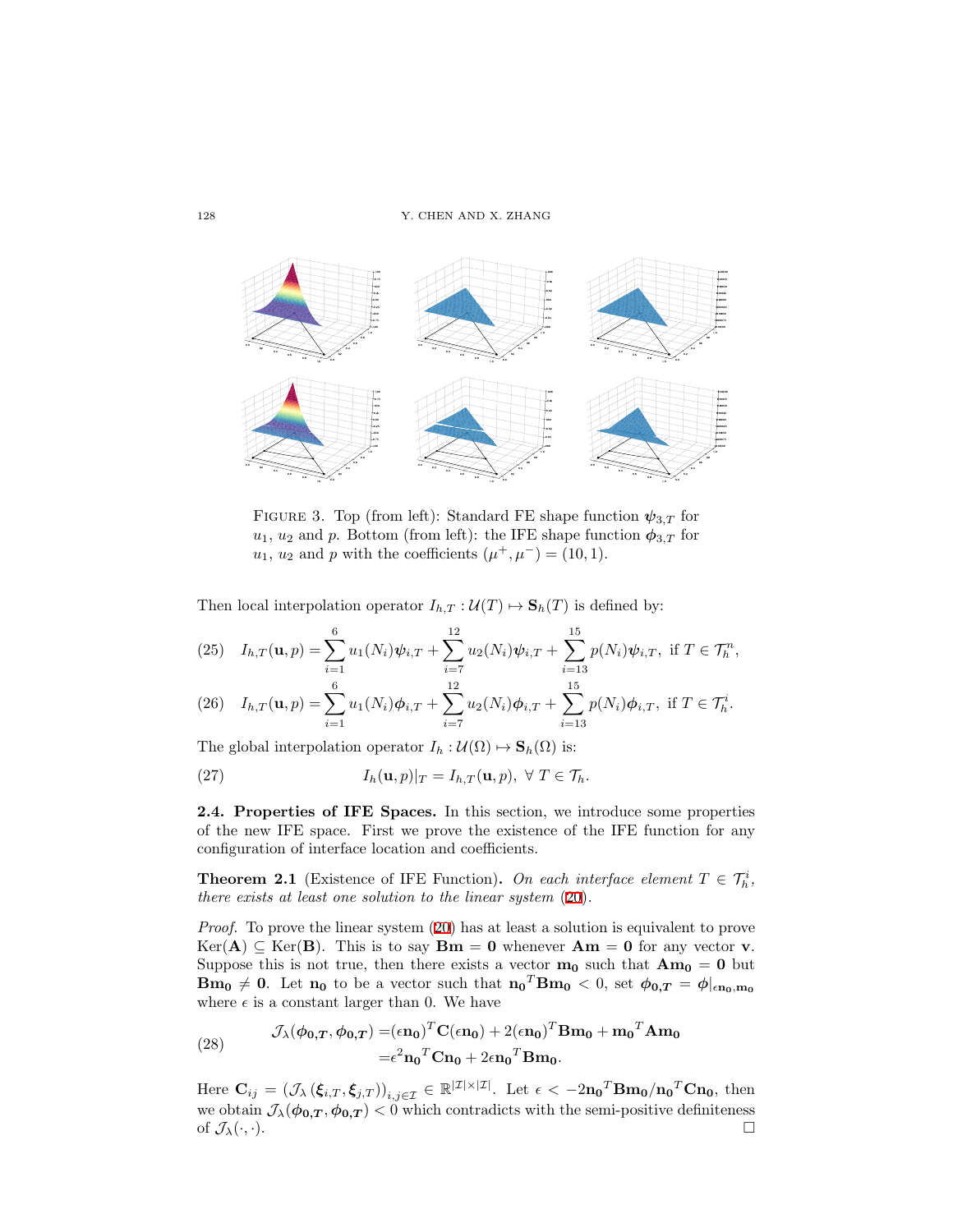**Theorem 2.2** (Least-Squares Best Approximation)**.** *On each interface element*  $T \in \mathcal{T}_h^i$ , the local IFE function  $\boldsymbol{\phi}_T = \boldsymbol{\xi}_T + \boldsymbol{\eta}_T$  *minimizes the least squares functional* ([18\)](#page-6-1)*, i.e.,*

(29) 
$$
|\xi_T + \eta_T|_{\mathcal{J}_\lambda} = \min_{\zeta_T \in \mathcal{V}_2} |\xi_T + \zeta_T|_{\mathcal{J}_\lambda}.
$$

*Proof.* Note that every local IFE function can be written as following form:

$$
\phi_T = \xi_T + \zeta_T
$$

where  $\xi_T \in V_1$ ,  $\zeta_T \in V_2$ . Then following a standard procedure, we have

(31)  
\n
$$
\begin{aligned}\n &|\xi_T + \zeta_T|_{\mathcal{J}_\lambda}^2 - |\xi_T + \eta_T|_{\mathcal{J}_\lambda}^2 \\
&= |\xi_T + \zeta_T + \eta_T - \eta_T|_{\mathcal{J}_\lambda}^2 - |\xi_T + \eta_T|_{\mathcal{J}_\lambda}^2 \\
&= |\zeta_T - \eta_T|_{\mathcal{J}_\lambda}^2 + 2\mathcal{J}_\lambda(\xi_T + \eta_T, \zeta_T - \eta_T).\n\end{aligned}
$$

Since  $\zeta_T - \eta_T \in \mathcal{V}_2$ ,  $\xi_T + \eta_T \in \mathcal{V}_2^{\perp}$ , so  $\mathcal{J}_{\lambda}(\xi_T + \eta_T, \zeta_T - \eta_T) = 0$ . So we obtain

(32) 
$$
|\xi_T + \zeta_T|_{\mathcal{J}_{\lambda}}^2 - |\xi_T + \eta_T|_{\mathcal{J}_{\lambda}}^2 = |\zeta_T - \eta_T|_{\mathcal{J}_{\lambda}}^2 \geq 0.
$$

The above theorem shows that our choice of **c** is the optimal choice for  $|\phi_T|_{\mathcal{J}_\lambda}$ for given nodal values **v**, gauged by the semi-norm  $|\cdot|_{\mathcal{J}_\lambda}$  that measures the fitness of interface conditions.

 $\Box$ 

The approximation capability of the new IFE space is investigated numerically in Section [4](#page-11-0) through the interpolation error analysis. Let

<span id="page-9-2"></span>
$$
u_{I,1} = (I_h(\mathbf{u}, p))_1, \ u_{I,2} = (I_h(\mathbf{u}, p))_2, \ p_I = (I_h(\mathbf{u}, p))_3.
$$

We observe that the interpolation errors obey

(33) 
$$
||u_{I,k} - u_k||_{L^2(\Omega)} + h|u_{I,k} - u_k|_{H^1(\Omega)} \leq \mathcal{O}(h^3), \ k = 1, 2,
$$

and

<span id="page-9-3"></span>(34) 
$$
||p_I - p||_{L^2(\Omega)} + h|p_I - p|_{H^1(\Omega)} \leq \mathcal{O}(h^2).
$$

### <span id="page-9-0"></span>**3. PPIFEM with Ghost Penalty**

We propose the partially penalized IFE method with ghost penalty for Stokes interface problem as follows. Find  $(\mathbf{u}_h, p_h) \in \mathbf{S}_h(\Omega)$  such that

<span id="page-9-1"></span>(35) 
$$
\begin{cases} A(\mathbf{u}_h, \mathbf{v}_h) + B(\mathbf{v}_h, p_h) + J_{\mathbf{u}}(\mathbf{u}_h, \mathbf{v}_h) = L(\mathbf{v}_h), \\ B(\mathbf{u}_h, q_h) - J_p(p_h, q_h) = 0, \end{cases} \forall (\mathbf{v}_h, q_h) \in \mathbf{S}_h(\Omega),
$$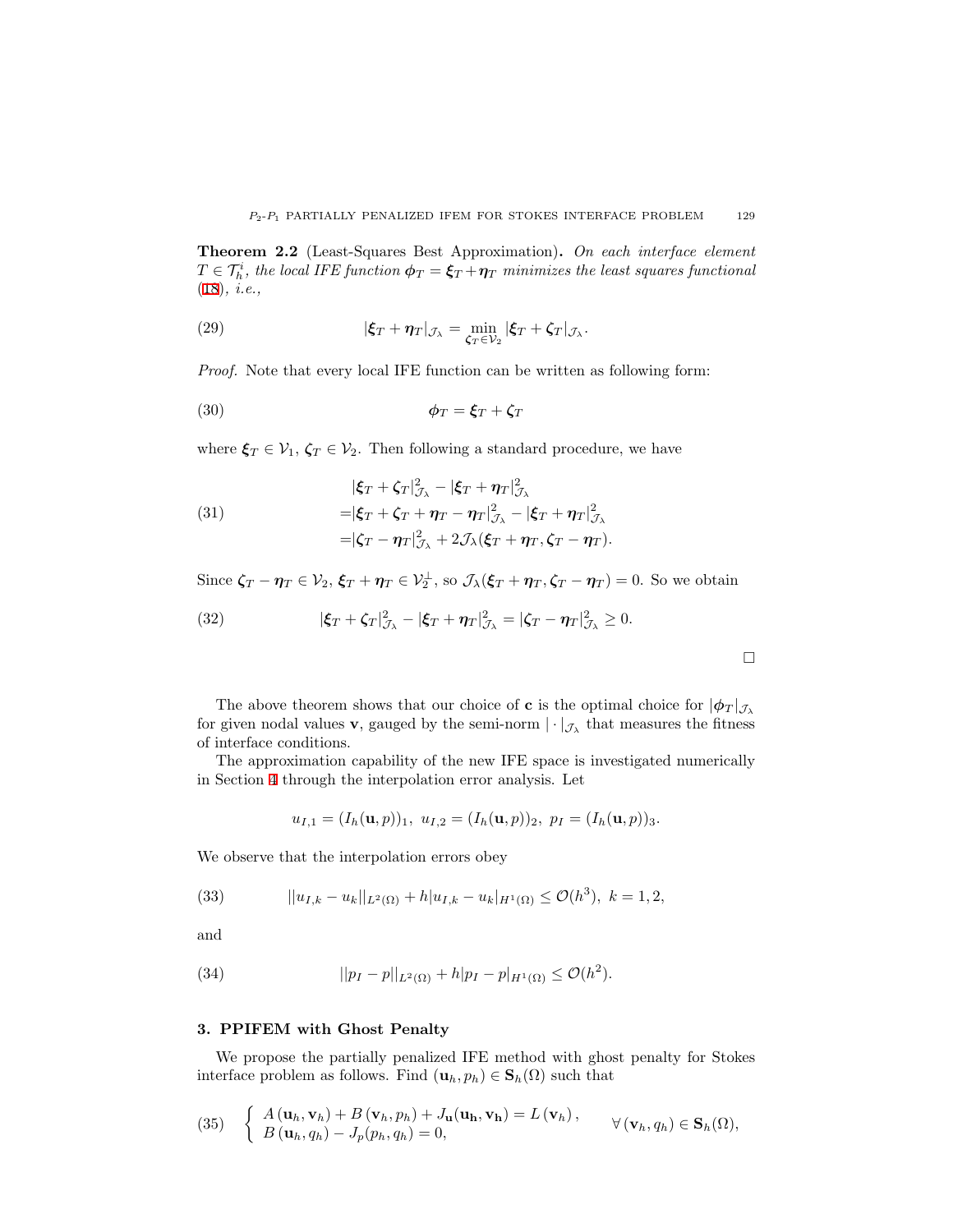where the bilinear forms  $A(\cdot, \cdot)$ ,  $B(\cdot, \cdot)$  and the linear form  $L(\cdot)$  are defined by

<span id="page-10-0"></span>
$$
A(\mathbf{u}, \mathbf{v}) = \int_{\Omega} 2\nu \epsilon(\mathbf{u}) : \epsilon(\mathbf{v}) d\mathbf{x} - \sum_{e \in \mathcal{E}_h^i} \int_e \{ 2\nu \epsilon(\mathbf{u}) \mathbf{n} \} \cdot [\mathbf{v}] ds
$$
  
+  $\epsilon_0 \sum_{e \in \mathcal{E}_h^i} \int_e \{ 2\nu \epsilon(\mathbf{v}) \mathbf{n} \} \cdot [\mathbf{u}]$   
+  $\frac{\sigma_e^0}{|e|} \sum_{e \in \mathcal{E}_h^i} \int_e [\![\mathbf{u}]\!] \cdot [\![\mathbf{v}]\!] ds - \sum_{T \in \mathcal{T}_h^i} \int_{\gamma_T} \{ 2\nu \epsilon(\mathbf{u}) \mathbf{n} \} \cdot [\![\mathbf{v}]\!] ds$   
(36)  
+  $\epsilon_1 \sum_{T \in \mathcal{T}_h^i} \int_{\gamma_T} \{ 2\nu \epsilon(\mathbf{v}) \mathbf{n} \} \cdot [\![\mathbf{u}]\!] + \frac{\sigma_e^1}{h_T} \sum_{T \in \mathcal{T}_h^i} \int_{\gamma_T} [\![\mathbf{u}]\!] \cdot [\![\mathbf{v}]\!] ds$ ,  
 $B(\mathbf{v}, p) = -\int_{\Omega} p \nabla \cdot \mathbf{v} d\mathbf{x} + \sum_{e \in \mathcal{E}_h^i} \int_e \{p \mathbf{n} \} [\![\mathbf{v}]\!] ds + \sum_{T \in \mathcal{T}_h^i} \int_{\gamma_T} \{p \mathbf{n} \} [\![\mathbf{v}]\!] ds$ ,  
 $L(\mathbf{v}) = \int_{\Omega} \mathbf{f} \cdot \mathbf{v} d\mathbf{x}.$ 

The ghost penalty terms in([35\)](#page-9-1) are defined as:

<span id="page-10-1"></span>(37)  

$$
J_{\mathbf{u}}(\mathbf{u}, \mathbf{v}) = \sum_{e \in \mathcal{M}_h^i} \sum_{1 \le j \le k} \sigma_{\mathbf{u},j} h_T^{2j-1} \int_e \{\!\!\{\nu\}\!\!\} \left[\partial_{\mathbf{n}}^j \mathbf{u}\right] : \left[\partial_{\mathbf{n}}^j \mathbf{v}\right] ds,
$$

$$
J_p(p,q) = \sum_{e \in \mathcal{M}_h^i} \sum_{0 \le j \le k} \sigma_{p,j} h_T^{2j+1} \int_e \{\!\!\{\nu\}\!\!\}^{-1} \left[\partial_{\mathbf{n}}^j p\right] \cdot \left[\partial_{\mathbf{n}}^j q\right] ds.
$$

In [\(36](#page-10-0))-[\(37](#page-10-1)),  $\sigma_e^0$ ,  $\sigma_e^1$ ,  $\sigma_{\mathbf{u},j}$  and  $\sigma_{p,j}$  are penalty parameters. The integer *k* in ghost penalty terms refers to the order of polynomials (e.g. for the  $\mathcal{P}_2\text{-}\mathcal{P}_1$  element,  $k=2$ in *J***u** and  $k = 1$  in *J*<sub>*p*</sub>). The parameter  $\epsilon_0$  may take the value −1 or 0 or 1 which refers to the symmetric, incomplete and non-symmetric partially penalized IFEM, respectively[[36\]](#page-21-3).

In  $A(\mathbf{u}, \mathbf{v})$ , we add partially penalized terms on both interface edges and the interface itself. Approximating functions are not guaranteed to be continuous across interface elements. The aim of adding penalty terms is to impose the continuity of approximation and ensure that the coercivity [\[36](#page-21-3)]. Several research of IFEM have verified effectiveness of this technique, including immersed DG method for Stokes interface problem [\[4](#page-19-5), [5](#page-19-0)]. Apart from the edge penalty, we add penalty terms on interface as well, since continuity of basis function inside the element cannot be guaranteed in our least-squares approximation space. This idea has been employed in[[1,](#page-19-11) [6](#page-19-4), [17\]](#page-20-9). In the numerical examples, we take corresponding parameters of penalty on edges same as parameters of penalty on interface. Similar weak forms are also proposed for imposing continuity within the interface elements for highorder PPIFE for the elliptic equations[[1,](#page-19-11) [17\]](#page-20-9).

In our numerical scheme, the ghost penalty terms  $J_{\mathbf{u}}(\mathbf{u}_h, \mathbf{v}_h)$  and  $J_p(p_h, q_h)$ are added for stabilization. Similar to partially penalized terms, the objective of adding these terms is to control discontinuous polynomials around the interface. The operators defined in([37\)](#page-10-1) try to minimize the inter-element normal derivative jumps *∂***nu** and *∂***n***p*. Different orders are weighted with a proper scaling of *h* for consistency. Moreover, several methods for Stokes interface problems mention that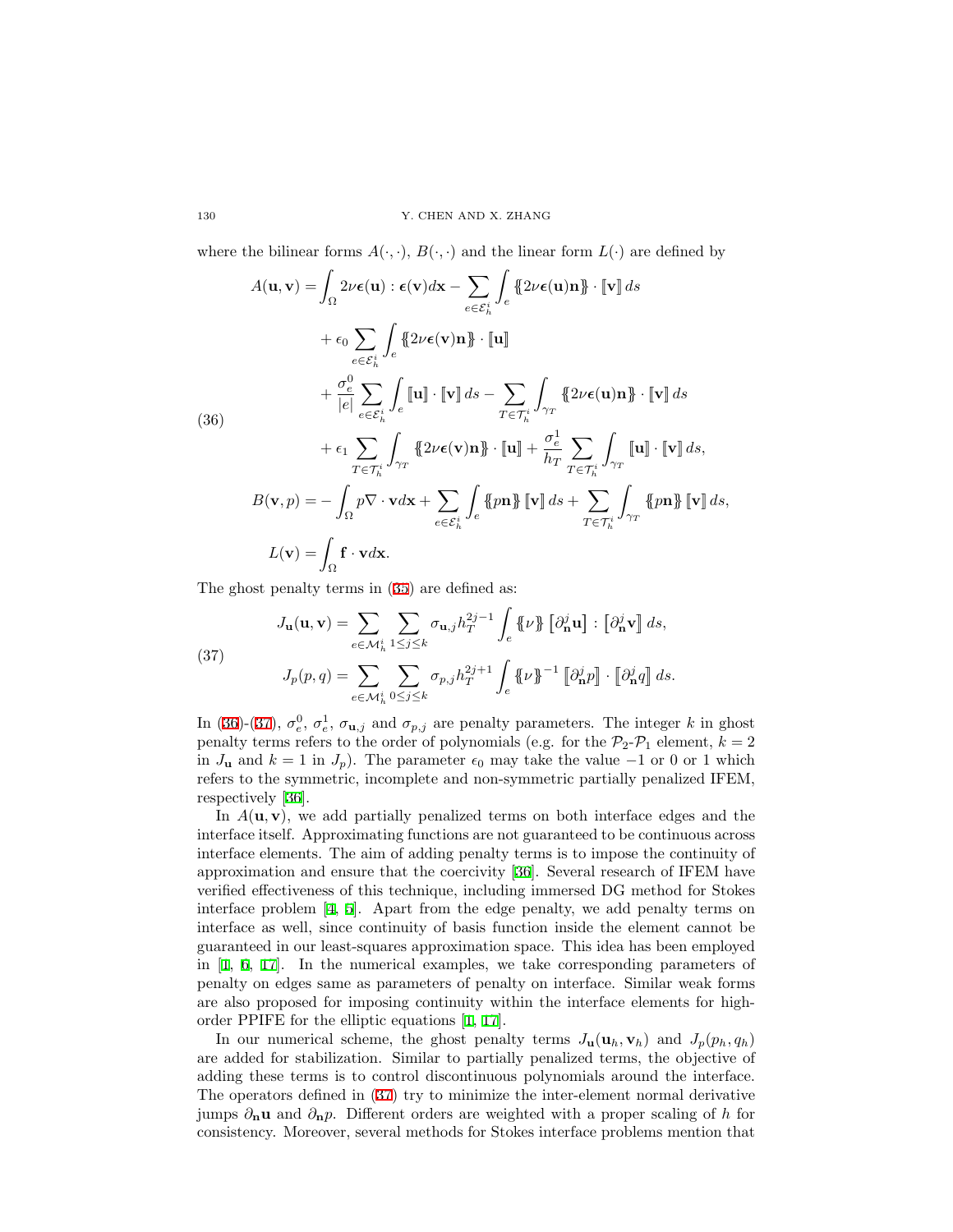$J_p(p_h, q_h)$  $J_p(p_h, q_h)$  $J_p(p_h, q_h)$  is necessary for proving inf-sup stability such as XFEM [[32\]](#page-20-19), Nitsche's method[[46\]](#page-21-13) and Cut-FEM [\[14](#page-20-20), [24](#page-20-15), [41](#page-21-14)]. The term  $J_{\mathbf{u}}(\mathbf{u}_h, \mathbf{v}_h)$  will serve for improving the coercivity when the interface cuts the boundary of the domain[[24](#page-20-15)]. Although the set of edges we stabilize is slightly different from methods above, we believe these terms would achieve similar effect which could be also revealed from our numerical examples in the following section.

#### <span id="page-11-0"></span>**4. Numerical Experiments**

In this section, we provide three classes of numerical experiments. The first one (Examples 4.1 and 4.2) is a convergence test of both interpolations and IFE solutions in two different interface shapes. The second test (Example 4.3) focuses on the effect of the ghost penalty for IFE schemes. The third test (Example 4.4) demonstrate the advantages of the fictitious element over the actual element when the interface is close to vertices.

In our numerical experiments, we use a family of Cartesian triangular meshes  ${\{\mathcal{T}_h\}}$  of  $\Omega$ . These meshes are generated by first partitioning  $\Omega$  into  $N \times N$  standard uniform squares, and then each square is further partitioned by its diagonal with negative slope. The mesh size *h* is defined to be 2*/N*. To compute the least-squares IFE basis functions, we set  $\omega_0 = \max(\nu^+, \nu^-)$ ,  $\omega_1 = 1$ ,  $\omega_2 = 1$ ,  $\omega_3 = 1$ ,  $\omega_4 =$  $100 \max(\nu^+, \nu^-)$  $100 \max(\nu^+, \nu^-)$  $100 \max(\nu^+, \nu^-)$  for weights of bilinear form ([18\)](#page-6-1). The interface cut each interface triangle into two curved polygons. Numerical quadratures on curve segments and on curved polygons are performed by a proper mapping into line segment and standard triangles. The numerical quadratures on curves and curved domains has been reported in[[3\]](#page-19-9).

<span id="page-11-1"></span>**Example 4.1.** *In this example, we test accuracy and convergence of the PPIFE method with ghost penalty. We first consider the straight line interface*  $\Gamma = \{(x, y) \in$  $\Omega: 2x + y - c = 0$ } which separates the domain  $\Omega = (-1, 1) \times (-1, 1)$  into  $\Omega^+ =$ *{*(*x, y*)  $\in \Omega$  : 2*x* + *y* − *c* > 0} and  $\Omega$ <sup>−</sup> = {(*x, y*)  $\in \Omega$  : 2*x* + *y* − *c* < 0}*. Here we let*  $c = \sqrt{2}$ . The exact solution **u** and *p* are defined as follows

$$
\mathbf{u} = \begin{cases} \begin{pmatrix} (2x + y - c)^3/(2\nu^+) \\ -(2x + y - c)^3/\nu^+ \\ (2x + y - c)^3/(2\nu^-) \\ -(2x + y - c)^3/\nu^- \end{pmatrix}, & \text{in } \Omega^-, \end{cases}
$$

*and*

 $p = e^x - e^y$ .

The interpolation error is shown in Tables [1](#page-12-0) and [2.](#page-12-1) The data obey the expected convergence rates [\(33](#page-9-2))-[\(34](#page-9-3)). We also notice that the interpolation functions are identical regardless the coefficient values for  $\omega_i$ ,  $i = 0, 1, 2, 3, 4$  for this linear interface case. For the PPIFE method, we use the symmetric weak formulation. We take  $\sigma_e^1 = \sigma_e^0 = 1500$ ,  $\sigma_{u,1} = 0$ ,  $\sigma_{p,0} = \sigma_{p,1} = 1$  in our experiments. Computational results for IFE solutions are listed in Table [3](#page-13-0) and [4.](#page-13-1) We test convergence performance of the IFE method for both small and large jumps, i.e.,  $(\nu^+, \nu^-)$  is set to be (10*,* 1) and (1000*,* 1), respectively. All data indicate that IFE solutions obey

(38) 
$$
||u_{h,k} - u_k||_{L^2(\Omega)} + h|u_{h,k} - u_k|_{H^1(\Omega)} \leq \mathcal{O}(h^3), \ k = 1, 2,
$$

and

(39) 
$$
||p_h - p||_{L^2(\Omega)} + h|p_h - p|_{H^1(\Omega)} \leq \mathcal{O}(h^2).
$$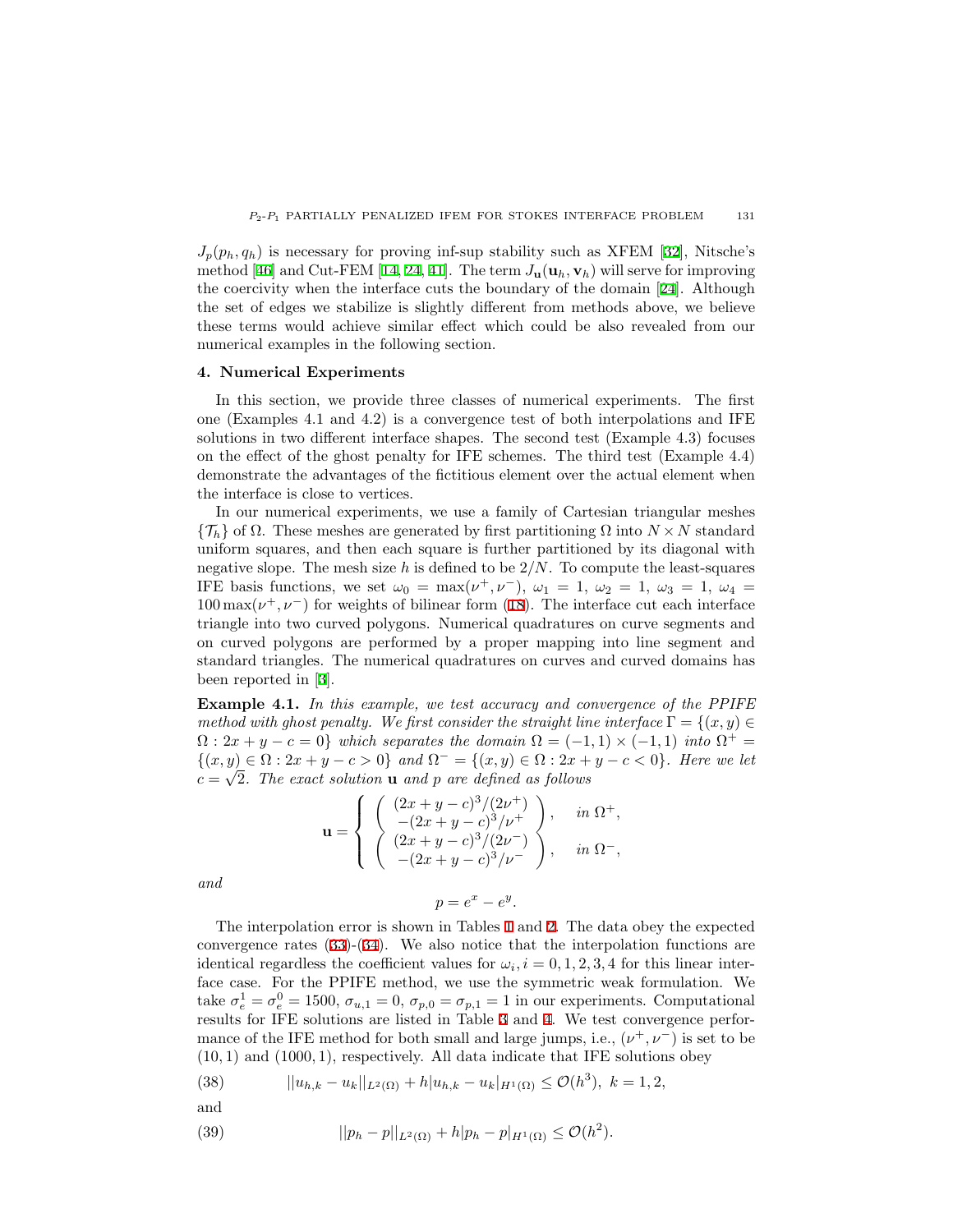An illustration of IFE solution with both jumps is given in Figure [4](#page-13-2). In the diagrams, the background is a contour plot of pressure values. The stream lines are curves tangent to the velocity vector, the line thickness reflects the magnitude of velocity vectors.

<span id="page-12-0"></span>TABLE 1. Interpolation error of Example [4.1](#page-11-1) with  $(10, 1)$  at  $\lambda = 1.0$ .

| $\lambda$ | $\boldsymbol{N}$ | $  u_{I,1}-u_1  _{L^2}$ | order | $  u_{I,2}-u_2  _{L^2}$ | order | $  p_I - p  _{L^2}$   | order |
|-----------|------------------|-------------------------|-------|-------------------------|-------|-----------------------|-------|
|           | 10               | $9.15 \times 10^{-4}$   |       | $1.83 \times 10^{-3}$   |       | $8.36 \times 10^{-3}$ |       |
|           | 20               | $1.14 \times 10^{-4}$   | 3.00  | $2.28 \times 10^{-4}$   | 3.00  | $2.10 \times 10^{-3}$ | 1.99  |
|           | 40               | $1.43 \times 10^{-5}$   | 2.99  | $2.85 \times 10^{-5}$   | 3.00  | $5.25 \times 10^{-4}$ | 2.00  |
|           | 80               | $1.79 \times 10^{-6}$   | 3.00  | $3.57 \times 10^{-6}$   | 3.00  | $1.31 \times 10^{-4}$ | 2.00  |
|           | 160              | $2.23 \times 10^{-7}$   | 3.00  | $4.47 \times 10^{-7}$   | 3.00  | $3.28 \times 10^{-5}$ | 2.00  |
| 1.0       | $\boldsymbol{N}$ | $ u_{I,1}-u_1 _{H^1}$   | order | $ u_{I,2}-u_2 _{H^1}$   | order | $ p_I - p _{H^1}$     | order |
|           | 10               | $4.84 \times 10^{-2}$   |       | $9.68 \times 10^{-2}$   |       | $2.19 \times 10^{-1}$ |       |
|           | 20               | $1.21 \times 10^{-2}$   | 2.00  | $2.42 \times 10^{-2}$   | 2.00  | $1.10 \times 10^{-1}$ | 0.99  |
|           | 40               | $3.03 \times 10^{-3}$   | 2.00  | $6.06 \times 10^{-3}$   | 2.00  | $5.50 \times 10^{-2}$ | 1.00  |
|           | 80               | $7.59 \times 10^{-4}$   | 2.00  | $1.52 \times 10^{-3}$   | 2.00  | $2.75 \times 10^{-2}$ | 1.00  |
|           | 160              | $1.90 \times 10^{-4}$   | 2.00  | $3.80 \times 10^{-4}$   | 2.00  | $1.37 \times 10^{-2}$ | 1.01  |

<span id="page-12-1"></span>TABLE 2. Interpolation error of Example [4.1](#page-11-1) with  $(1000, 1)$  at  $\lambda = 1.0$ .

|     | N      | $  u_{I,1}-u_1  _{L^2}$ | order | $  u_{I,2}-u_2  _{L^2}$ | order | $  p_I - p  _{L^2}$   | order |
|-----|--------|-------------------------|-------|-------------------------|-------|-----------------------|-------|
|     | 10     | $9.06 \times 10^{-4}$   |       | $1.81 \times 10^{-3}$   |       | $8.36 \times 10^{-3}$ |       |
|     | 20     | $1.14 \times 10^{-4}$   | 2.99  | $2.27 \times 10^{-4}$   | 3.00  | $2.10 \times 10^{-3}$ | 1.99  |
|     | 40     | $1.42 \times 10^{-5}$   | 3.01  | $2.85 \times 10^{-5}$   | 2.99  | $5.25 \times 10^{-4}$ | 2.00  |
|     | 80     | $1.78 \times 10^{-6}$   | 3.00  | $3.57 \times 10^{-6}$   | 3.00  | $1.31 \times 10^{-4}$ | 2.00  |
|     | 160    | $2.23 \times 10^{-7}$   | 3.00  | $4.46 \times 10^{-7}$   | 3.00  | $3.28 \times 10^{-5}$ | 2.00  |
| 1.0 | $_{N}$ | $ u_{I,1}-u_1 _{H^1}$   | order | $ u_{I,2}-u_2 _{H^1}$   | order | $ p_I - p _{H^1}$     | order |
|     | 10     | $4.82 \times 10^{-2}$   |       | $9.64 \times 10^{-2}$   |       | $2.19 \times 10^{-1}$ |       |
|     | 20     | $1.21 \times 10^{-2}$   | 1.99  | $2.42 \times 10^{-2}$   | 1.99  | $1.10 \times 10^{-1}$ | 0.99  |
|     | 40     | $3.03 \times 10^{-3}$   | 2.00  | $6.05 \times 10^{-3}$   | 2.00  | $5.50 \times 10^{-2}$ | 1.00  |
|     | 80     | $7.58 \times 10^{-4}$   | 2.00  | $1.52 \times 10^{-3}$   | 1.99  | $2.75 \times 10^{-2}$ | 1.00  |
|     | 160    | $1.90 \times 10^{-4}$   | 2.00  | $3.79 \times 10^{-4}$   | 2.00  | $1.37 \times 10^{-2}$ | 1.01  |

<span id="page-12-2"></span>**Example 4.2.** *In this example, we test a curved interface, which has been used in* [\[4](#page-19-5), [29](#page-20-17), [30](#page-20-2)]. The domain  $\Omega = (-1, 1)^2$  is split into  $\Omega^+$  and  $\Omega^-$  by circular interface  $\Gamma = \{(x, y) \in \Omega : x^2 + y^2 - r^2 = 0\}$ , where  $\Omega^+ = \{(x, y) \in \Omega : x^2 + y^2 - r^2 > 0\}$  $\partial^2 u = \{(x, y) \in \Omega : x^2 + y^2 - r^2 < 0\}$  with  $r^2 = 0.3$ . The exact solution to this *Stokes equation is*

$$
\mathbf{u} = \begin{cases} \begin{array}{c} y(x^2 + y^2 - r^2)/\nu^+ \\ -x(x^2 + y^2 - r^2)/\nu^+ \\ y(x^2 + y^2 - r^2)/\nu^- \\ -x(x^2 + y^2 - r^2)/\nu^- \end{array} \end{cases}, \quad \text{in $\Omega^-$},
$$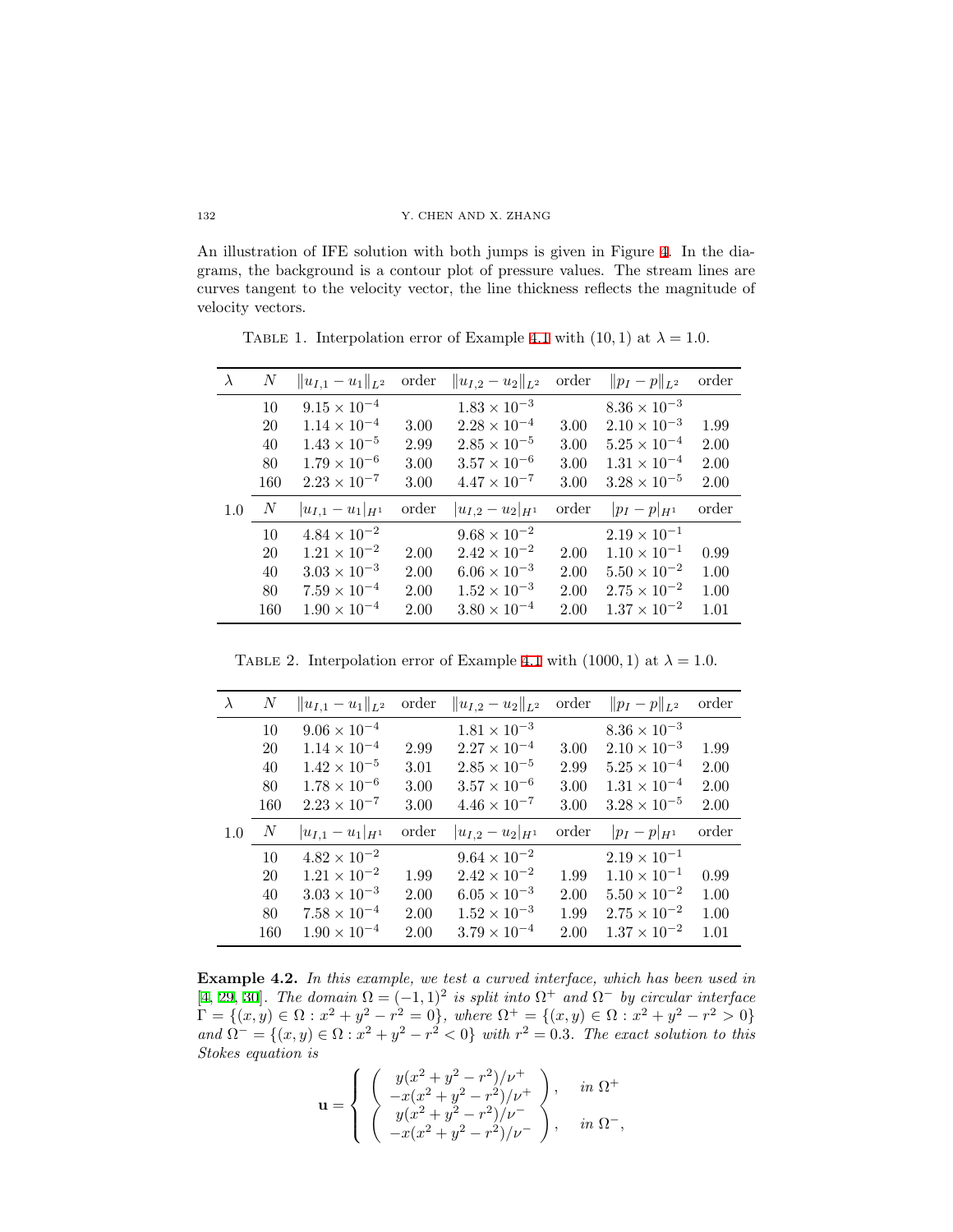<span id="page-13-0"></span>

|     | N   | $  u_{h,1}-u_1  _{L^2}$ | order | $  u_{h,2}-u_2  _{L^2}$ | order | $  p_h - p  _{L^2}$   | order |
|-----|-----|-------------------------|-------|-------------------------|-------|-----------------------|-------|
|     | 10  | $9.64 \times 10^{-4}$   |       | $1.86 \times 10^{-3}$   |       | $4.85 \times 10^{-2}$ |       |
|     | 20  | $1.17 \times 10^{-4}$   | 3.04  | $2.31 \times 10^{-4}$   | 3.01  | $7.90 \times 10^{-3}$ | 2.62  |
|     | 40  | $1.45 \times 10^{-5}$   | 3.01  | $2.87 \times 10^{-5}$   | 3.01  | $1.27 \times 10^{-3}$ | 2.64  |
|     | 80  | $1.81 \times 10^{-6}$   | 3.00  | $3.59 \times 10^{-6}$   | 3.00  | $2.14 \times 10^{-4}$ | 2.57  |
|     | 160 | $2.24 \times 10^{-7}$   | 3.01  | $4.47 \times 10^{-7}$   | 3.01  | $2.71 \times 10^{-5}$ | 2.98  |
| 1.0 | N   | $ u_{h,1}-u_1 _{H^1}$   | order | $ u_{h,2}-u_2 _{H^1}$   | order | $ p_h - p _{H^1}$     | order |
|     | 10  | $4.85 \times 10^{-2}$   |       | $9.66 \times 10^{-2}$   |       | $8.72 \times 10^{-1}$ |       |
|     | 20  | $1.21 \times 10^{-2}$   | 2.00  | $2.42 \times 10^{-2}$   | 2.00  | $2.71 \times 10^{-1}$ | 1.69  |
|     | 40  | $3.03 \times 10^{-3}$   | 2.00  | $6.06 \times 10^{-3}$   | 2.00  | $9.27 \times 10^{-2}$ | 1.55  |
|     | 80  | $7.59 \times 10^{-4}$   | 2.00  | $1.52 \times 10^{-3}$   | 2.00  | $3.63 \times 10^{-2}$ | 1.35  |
|     | 160 | $1.90 \times 10^{-4}$   | 2.00  | $3.80 \times 10^{-4}$   | 2.00  | $1.44 \times 10^{-2}$ | 1.33  |

TABLE 3. SPPIFE error of Example [4.1](#page-11-1) with  $(10, 1)$  at  $\lambda = 1.0$ .

TABLE 4. SPPIFE Error of Example [4.1](#page-11-1) with  $(1000, 1)$  at  $\lambda = 1.0$ .

<span id="page-13-1"></span>

| $\lambda$ | $\boldsymbol{N}$ | $  u_{h,1}-u_1  _{L^2}$ | order | $  u_{h,2}-u_2  _{L^2}$ | order    | $  p_h - p  _{L^2}$   | order |
|-----------|------------------|-------------------------|-------|-------------------------|----------|-----------------------|-------|
|           | 10               | $9.54 \times 10^{-4}$   |       | $1.83 \times 10^{-3}$   |          | $5.73 \times 10^{-2}$ |       |
|           | 20               | $1.16 \times 10^{-4}$   | 3.04  | $2.29 \times 10^{-4}$   | 3.00     | $1.13 \times 10^{-2}$ | 2.34  |
|           | 40               | $1.44 \times 10^{-5}$   | 3.01  | $2.86 \times 10^{-5}$   | 3.00     | $2.19 \times 10^{-3}$ | 2.37  |
|           | 80               | $1.79 \times 10^{-6}$   | 3.01  | $3.58 \times 10^{-6}$   | $3.00\,$ | $3.18 \times 10^{-4}$ | 2.78  |
|           | 160              | $2.23 \times 10^{-7}$   | 3.00  | $4.46 \times 10^{-7}$   | 3.00     | $7.19 \times 10^{-5}$ | 2.14  |
| 1.0       | N                | $ u_{h,1}-u_1 _{H^1}$   | order | $ u_{h,2}-u_2 _{H^1}$   | order    | $ p_h-p _{H^1}$       | order |
|           | 10               | $4.83 \times 10^{-2}$   |       | $9.62 \times 10^{-2}$   |          | $9.80 \times 10^{-1}$ |       |
|           | 20               | $1.21 \times 10^{-2}$   | 2.00  | $2.42 \times 10^{-2}$   | 1.99     | $3.65 \times 10^{-1}$ | 1.42  |
|           | 40               | $3.03 \times 10^{-3}$   | 2.00  | $6.06 \times 10^{-3}$   | 2.00     | $1.38 \times 10^{-1}$ | 1.40  |
|           | 80               | $7.59 \times 10^{-4}$   | 2.00  | $1.52 \times 10^{-3}$   | 2.00     | $4.48 \times 10^{-2}$ | 1.62  |
|           | 160              | $1.90 \times 10^{-4}$   | 2.00  | $3.79 \times 10^{-4}$   | 2.00     | $1.74 \times 10^{-2}$ | 1.36  |

<span id="page-13-2"></span>

Figure 4. Stream Line of Example 2, Left: contrast (10,1), Right: contrast (1000,1).

$$
p = \frac{1}{10}(x^3 - y^3).
$$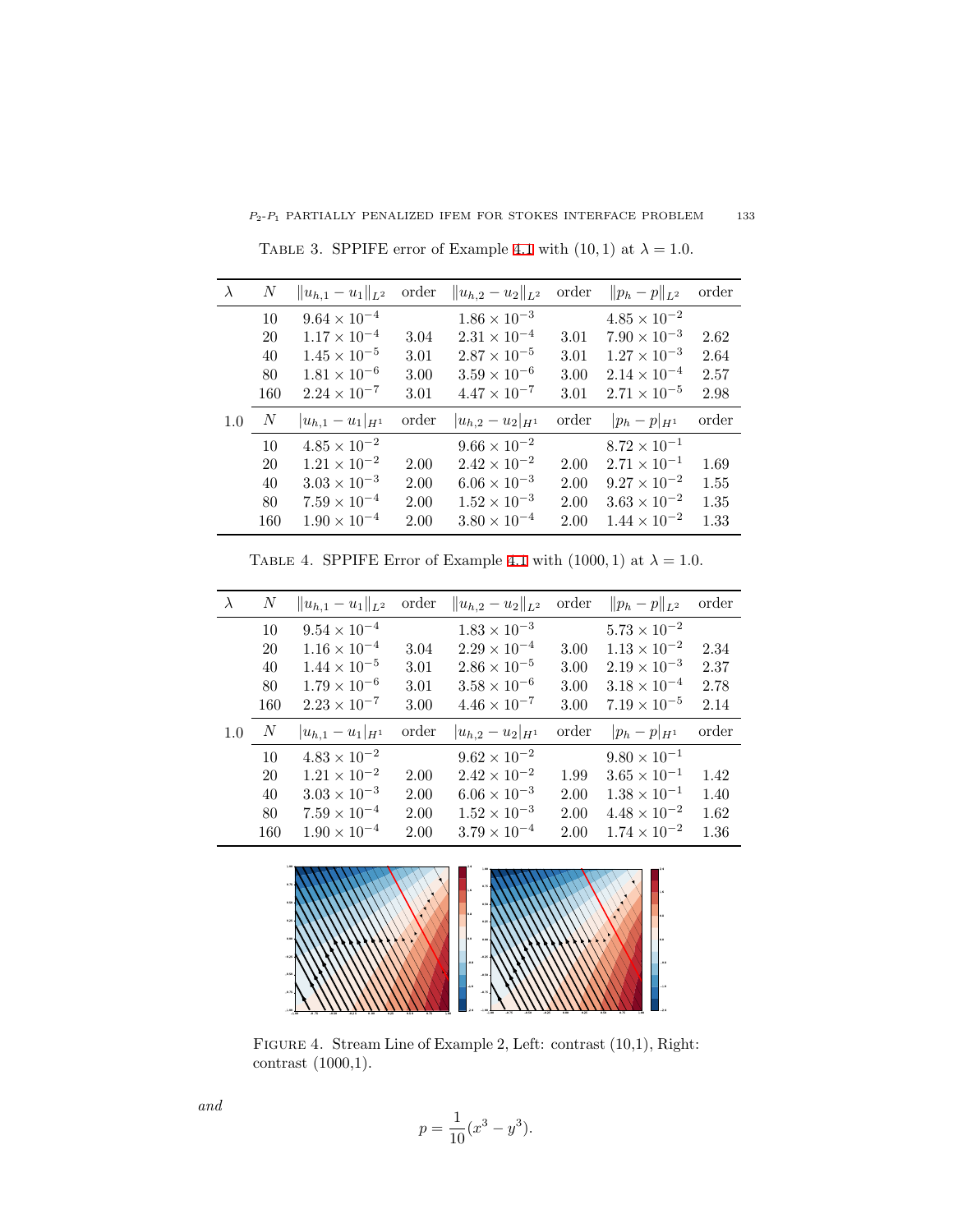We take  $\sigma_{u,1} = \sigma_e^1 = \sigma_e^0 = 100$ ,  $\sigma_{p,0} = 1$  and  $\sigma_{p,1} = 0$  in the weak form. The IFE solution errors are listed in Table [7](#page-15-0) and [8](#page-15-1). Similar with linear interface case, both small and large jumps are tested for this interface problem. An illustration of curved interface case numerical results with small and large jump is shown in Figure [5.](#page-15-2) As before, the interpolation and IFE solution converge optimally in both  $L^2$  and  $H^1$  norms.

TABLE 5. Interpolation error of Example [4.2](#page-12-2) with (10, 1) at  $\lambda = 1.0$ .

| $\lambda$ | $\boldsymbol{N}$ | $  u_{I,1}-u_1  _{L^2}$ | order | $  u_{I,2}-u_2  _{L^2}$ | order | $  p_I - p  _{L^2}$   | order |
|-----------|------------------|-------------------------|-------|-------------------------|-------|-----------------------|-------|
|           | 10               | $3.38 \times 10^{-4}$   |       | $3.38 \times 10^{-4}$   |       | $3.56 \times 10^{-3}$ |       |
|           | 20               | $3.81 \times 10^{-5}$   | 3.15  | $3.81 \times 10^{-5}$   | 3.15  | $8.94 \times 10^{-4}$ | 1.99  |
|           | 40               | $4.82 \times 10^{-6}$   | 2.98  | $4.82 \times 10^{-6}$   | 2.98  | $2.24 \times 10^{-4}$ | 2.00  |
|           | 80               | $5.97 \times 10^{-7}$   | 3.01  | $5.97 \times 10^{-7}$   | 3.01  | $5.64 \times 10^{-5}$ | 1.99  |
|           | 160              | $7.45 \times 10^{-8}$   | 3.00  | $7.45 \times 10^{-8}$   | 3.00  | $1.44 \times 10^{-5}$ | 1.97  |
| 1.0       | $_{N}$           | $ u_{I,1}-u_1 _{H^1}$   | order | $ u_{I,2}-u_2 _{H^1}$   | order | $ p_I - p _{H^1}$     | order |
|           | 10               | $1.28 \times 10^{-2}$   |       | $1.28 \times 10^{-2}$   |       | $5.63 \times 10^{-2}$ |       |
|           | 20               | $3.08 \times 10^{-3}$   | 2.06  | $3.08 \times 10^{-3}$   | 2.06  | $2.83 \times 10^{-2}$ | 0.99  |
|           | 40               | $7.65 \times 10^{-4}$   | 2.01  | $7.65 \times 10^{-4}$   | 2.01  | $1.42 \times 10^{-2}$ | 0.99  |
|           | 80               | $1.91 \times 10^{-4}$   | 2.00  | $1.91 \times 10^{-4}$   | 2.00  | $7.15 \times 10^{-3}$ | 0.99  |
|           | 160              | $4.81 \times 10^{-5}$   | 1.99  | $4.81 \times 10^{-5}$   | 1.99  | $3.66 \times 10^{-3}$ | 0.97  |

TABLE 6. Interpolation error of Example [4.2](#page-12-2) with  $(1000, 1)$  at  $\lambda = 1.0$ .

| $\lambda$ | $\boldsymbol{N}$ | $  u_{I,1}-u_1  _{L^2}$ | order | $  u_{I,2}-u_2  _{L^2}$ | order | $  p_I - p  _{L^2}$   | order |
|-----------|------------------|-------------------------|-------|-------------------------|-------|-----------------------|-------|
|           | 10               | $3.27 \times 10^{-4}$   |       | $3.27 \times 10^{-4}$   |       | $3.56 \times 10^{-3}$ |       |
|           | 20               | $4.03 \times 10^{-5}$   | 3.02  | $4.03 \times 10^{-5}$   | 3.02  | $8.93 \times 10^{-4}$ | 2.00  |
|           | 40               | $4.69 \times 10^{-6}$   | 3.10  | $4.69 \times 10^{-6}$   | 3.10  | $2.24 \times 10^{-4}$ | 2.00  |
|           | 80               | $5.85 \times 10^{-7}$   | 3.00  | $5.85 \times 10^{-7}$   | 3.00  | $5.59 \times 10^{-5}$ | 2.00  |
|           | 160              | $7.31 \times 10^{-8}$   | 3.00  | $7.31 \times 10^{-8}$   | 3.00  | $1.40 \times 10^{-5}$ | 2.00  |
| 1.0       | $\boldsymbol{N}$ | $ u_{I,1}-u_1 _{H^1}$   | order | $ u_{I,2}-u_2 _{H^1}$   | order | $ p_I - p _{H^1}$     | order |
|           | 10               | $1.27 \times 10^{-2}$   |       | $1.27 \times 10^{-2}$   |       | $5.63 \times 10^{-2}$ |       |
|           | 20               | $3.22 \times 10^{-3}$   | 1.98  | $3.22 \times 10^{-3}$   | 1.98  | $2.83 \times 10^{-2}$ | 0.99  |
|           | 40               | $7.46 \times 10^{-4}$   | 2.11  | $7.46 \times 10^{-4}$   | 2.11  | $1.41 \times 10^{-2}$ | 1.01  |
|           | 80               | $1.89 \times 10^{-4}$   | 1.98  | $1.89 \times 10^{-4}$   | 1.98  | $7.07 \times 10^{-3}$ | 1.00  |
|           | 160              | $4.73 \times 10^{-5}$   | 2.00  | $4.73 \times 10^{-5}$   | 2.00  | $3.54 \times 10^{-3}$ | 1.00  |

<span id="page-14-0"></span>**Example 4.3.** *In this example, we test the effect of the ghost penalty terms to the IFE solution, especially for the pressure. We set the pressure to be* 0 *(a simpler case than Example [4.1](#page-11-1)) and test the scheme with and without the ghost penalty. Here we use the straight line interface as in Example [4.1](#page-11-1). The exact solution can be written as:*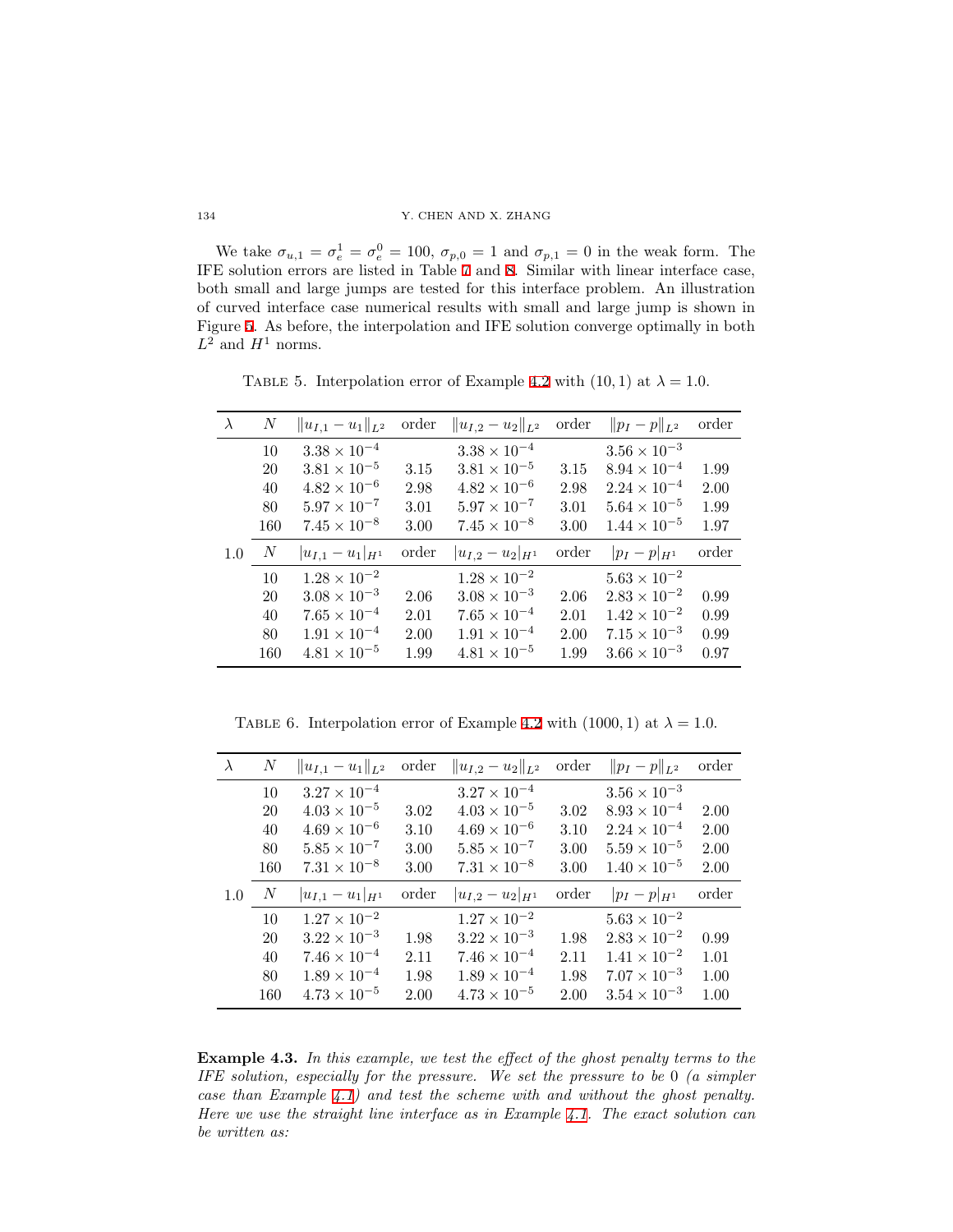<span id="page-15-0"></span>

| $\lambda$ | N                | $  u_{h,1}-u_1  _{L^2}$ | order | $  u_{h,2}-u_2  _{L^2}$ | order | $  p_h - p  _{L^2}$   | order |
|-----------|------------------|-------------------------|-------|-------------------------|-------|-----------------------|-------|
|           | 10               | $5.94 \times 10^{-4}$   |       | $5.94 \times 10^{-4}$   |       | $3.68 \times 10^{-2}$ |       |
|           | 20               | $5.43 \times 10^{-5}$   | 3.45  | $5.43 \times 10^{-5}$   | 3.45  | $4.62 \times 10^{-3}$ | 2.99  |
|           | 40               | $6.55 \times 10^{-6}$   | 3.05  | $6.55 \times 10^{-6}$   | 3.05  | $8.48 \times 10^{-4}$ | 2.45  |
|           | 80               | $6.56 \times 10^{-7}$   | 3.32  | $6.56 \times 10^{-7}$   | 3.32  | $1.11 \times 10^{-4}$ | 2.93  |
|           | 160              | $7.63 \times 10^{-8}$   | 3.10  | $7.63 \times 10^{-8}$   | 3.10  | $1.67 \times 10^{-5}$ | 2.73  |
| 1.0       | $\boldsymbol{N}$ | $ u_{h,1}-u_1 _{H^1}$   | order | $ u_{h,2}-u_2 _{H^1}$   | order | $ p_h - p _{H^1}$     | order |
|           | 10               | $1.37 \times 10^{-2}$   |       | $1.37 \times 10^{-2}$   |       | $4.47 \times 10^{-1}$ |       |
|           | 20               | $3.18 \times 10^{-3}$   | 2.11  | $3.18 \times 10^{-3}$   | 2.11  | $1.39 \times 10^{-1}$ | 1.69  |
|           | 40               | $8.15 \times 10^{-4}$   | 1.96  | $8.15 \times 10^{-4}$   | 1.96  | $5.67 \times 10^{-2}$ | 1.29  |
|           | 80               | $1.94 \times 10^{-4}$   | 2.07  | $1.94 \times 10^{-4}$   | 2.07  | $1.50 \times 10^{-2}$ | 1.92  |
|           | 160              | $4.78 \times 10^{-5}$   | 2.02  | $4.78 \times 10^{-5}$   | 2.02  | $5.21 \times 10^{-3}$ | 1.53  |

TABLE 7. SPPIFE error of Example [4.2](#page-12-2) with  $(10, 1)$  at  $\lambda = 1.0$ .

<span id="page-15-1"></span>

| $\lambda$ | $\boldsymbol{N}$ | $  u_{h,1}-u_1  _{L^2}$ | order | $  u_{h,2}-u_2  _{L^2}$ | order | $  p_h - p  _{L^2}$   | order |
|-----------|------------------|-------------------------|-------|-------------------------|-------|-----------------------|-------|
|           | 10               | $8.88 \times 10^{-4}$   |       | $8.88 \times 10^{-4}$   |       | $1.48 \times 10^{-1}$ |       |
|           | 20               | $5.19 \times 10^{-5}$   | 4.10  | $5.19 \times 10^{-5}$   | 4.10  | $6.31 \times 10^{-2}$ | 1.23  |
|           | 40               | $7.81 \times 10^{-6}$   | 2.73  | $7.81 \times 10^{-6}$   | 2.73  | $7.98 \times 10^{-3}$ | 2.98  |
|           | 80               | $7.28 \times 10^{-7}$   | 3.42  | $7.28 \times 10^{-7}$   | 3.42  | $1.43 \times 10^{-3}$ | 2.48  |
|           | 160              | $7.78 \times 10^{-8}$   | 3.23  | $7.78 \times 10^{-8}$   | 3.23  | $2.82 \times 10^{-4}$ | 2.34  |
| 1.0       | $\boldsymbol{N}$ | $ u_{h,1}-u_1 _{H^1}$   | order | $ u_{h,2}-u_2 _{H^1}$   | order | $ p_h - p _{H^1}$     | order |
|           | 10               | $1.63 \times 10^{-2}$   |       | $1.63 \times 10^{-2}$   |       | $2.39 \times 10^{+0}$ |       |
|           | 20               | $3.35 \times 10^{-3}$   | 2.28  | $3.35 \times 10^{-3}$   | 2.28  | $1.76 \times 10^{+0}$ | 0.44  |
|           | 40               | $9.09 \times 10^{-4}$   | 1.88  | $9.09 \times 10^{-4}$   | 1.88  | $4.81 \times 10^{-1}$ | 1.87  |
|           | 80               | $2.02 \times 10^{-4}$   | 2.17  | $2.02 \times 10^{-4}$   | 2.17  | $2.02 \times 10^{-1}$ | 1.25  |
|           | 160              | $4.81 \times 10^{-5}$   | 2.07  | $4.81 \times 10^{-5}$   | 2.07  | $7.39 \times 10^{-2}$ | 1.45  |

TABLE 8. SPPIFE error of Example [4.2](#page-12-2) with  $(1000, 1)$  at  $\lambda = 1.0$ .

<span id="page-15-2"></span>

Figure 5. Stream Line of Example 1, Left: contrast (10,1), Right: contrast (1000,1).

$$
\mathbf{u} = \begin{cases} \begin{array}{c} (2x + y - c)^3/(2\nu^+) \\ -(2x + y - c)^3/\nu^+ \\ (2x + y - c)^3/(2\nu^-) \\ -(2x + y - c)^3/\nu^- \end{array} \end{cases}, \quad \mathbf{x} \in \Omega^+,
$$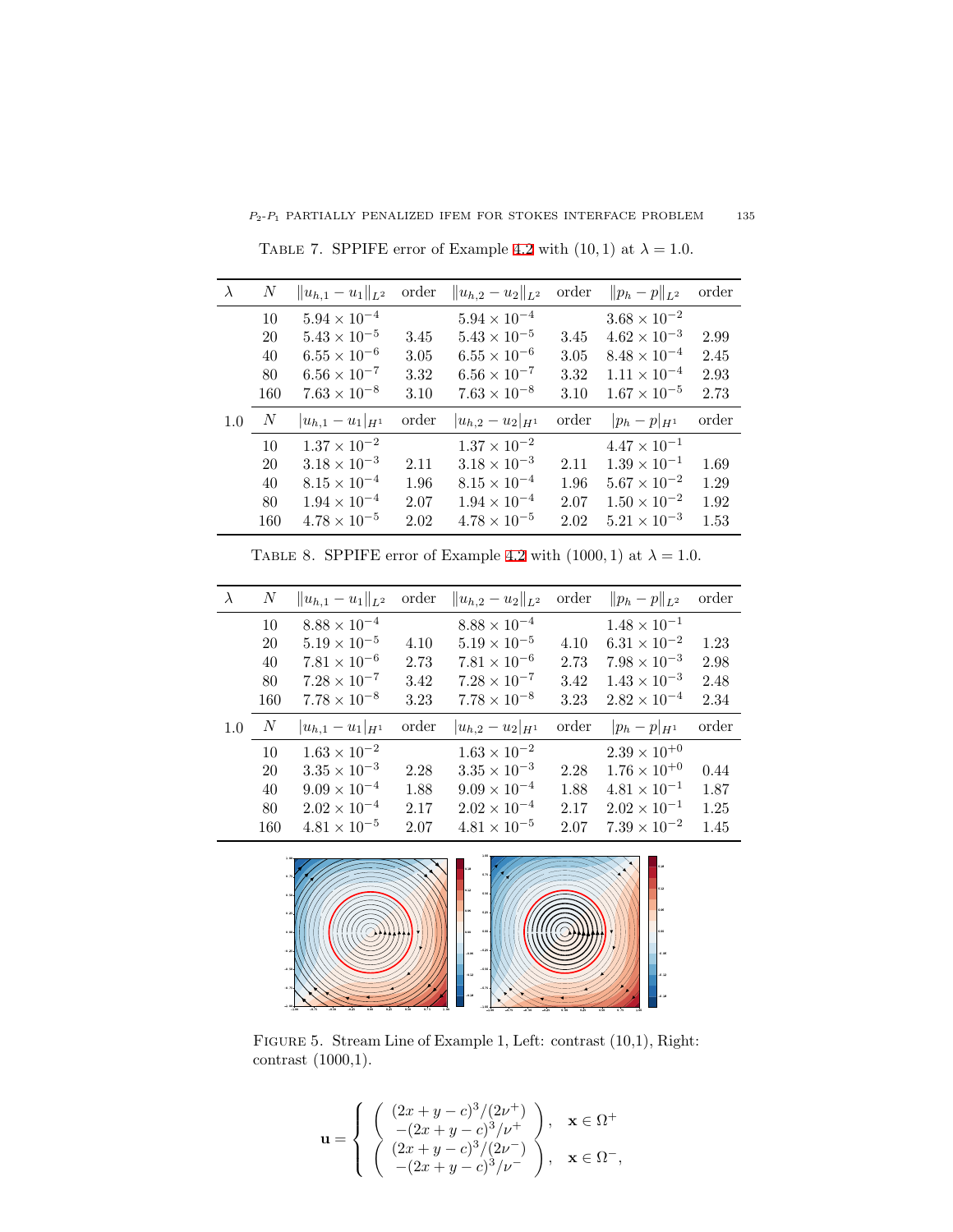$p = 0$ .

<span id="page-16-0"></span>We present symmetric PPIFE results for this example with coefficients (10*,* 1) and its flipped coefficients (1*,* 10) in Tables [9](#page-16-0), [10](#page-16-1), [11](#page-17-0) and [12](#page-17-1).

TABLE 9. SPPIFE Error of Example [4.3](#page-14-0) with  $(10, 1)$  at  $\lambda = 1.0$ with Ghost Penalty.

| $\lambda$ | N                | $  u_{h,1}-u_1  _{L^2}$                        | order | $  u_{h,2}-u_2  _{L^2}$                        | order | $  p_h - p  _{L^2}$                            | order |
|-----------|------------------|------------------------------------------------|-------|------------------------------------------------|-------|------------------------------------------------|-------|
|           | 10               | $9.62 \times 10^{-4}$                          |       | $1.84 \times 10^{-3}$                          |       | $3.55\times10^{-2}$                            |       |
|           | 20               | $1.16 \times 10^{-4}$                          | 3.05  | $2.29 \times 10^{-4}$                          | 3.01  | $4.49 \times 10^{-3}$                          | 2.98  |
|           | 40               | $1.43 \times 10^{-5}$                          | 3.02  | $2.86 \times 10^{-5}$                          | 3.00  | $5.55 \times 10^{-4}$                          | 3.02  |
|           | 80               | $1.79 \times 10^{-6}$                          | 3.00  | $3.58 \times 10^{-6}$                          | 3.00  | $6.81 \times 10^{-5}$                          | 3.03  |
|           | 160              | $2.24 \times 10^{-7}$                          | 3.00  | $4.47 \times 10^{-7}$                          | 3.00  | $9.15 \times 10^{-6}$                          | 2.90  |
|           |                  |                                                |       |                                                |       |                                                |       |
| 1.0       | $\boldsymbol{N}$ | $ u_{h,1}-u_1 _{H^1}$                          | order | $ u_{h,2}-u_2 _{H^1}$                          | order | $ p_h - p _{H^1}$                              | order |
|           | 10               | $4.85 \times 10^{-2}$                          |       | $9.66 \times 10^{-2}$                          |       | $7.25 \times 10^{-1}$                          |       |
|           | 20               | $1.21 \times 10^{-2}$                          | 2.00  | $2.42 \times 10^{-2}$                          | 2.00  | $1.80 \times 10^{-1}$                          | 2.01  |
|           | 40               | $3.03 \times 10^{-3}$                          | 2.00  | $6.06 \times 10^{-3}$                          | 2.00  | $4.49 \times 10^{-2}$                          | 2.00  |
|           | 80               | $7.59 \times 10^{-4}$<br>$1.90 \times 10^{-4}$ | 2.00  | $1.52 \times 10^{-3}$<br>$3.80 \times 10^{-4}$ | 2.00  | $1.12 \times 10^{-2}$<br>$2.99 \times 10^{-3}$ | 2.00  |

<span id="page-16-1"></span>TABLE 10. SPPIFE Error of Example [4.3](#page-14-0) with  $(10, 1)$  at  $\lambda = 1.0$ without Ghost Penalty.

| $\lambda$ | $\boldsymbol{N}$ | $  u_{h,1}-u_1  _{L^2}$ | order | $  u_{h,2}-u_2  _{L^2}$ | order | $  p_h - p  _{L^2}$   | order   |
|-----------|------------------|-------------------------|-------|-------------------------|-------|-----------------------|---------|
|           | 10               | $9.51 \times 10^{-4}$   |       | $1.85 \times 10^{-3}$   |       | $4.84 \times 10^{-2}$ |         |
|           | 20               | $1.16 \times 10^{-4}$   | 3.04  | $2.29 \times 10^{-4}$   | 3.01  | $6.36 \times 10^{-3}$ | 2.93    |
|           | 40               | $1.43 \times 10^{-5}$   | 3.02  | $2.86 \times 10^{-5}$   | 3.00  | $7.97 \times 10^{-4}$ | 3.00    |
|           | 80               | $1.81 \times 10^{-6}$   | 2.98  | $3.58 \times 10^{-6}$   | 3.00  | $4.34 \times 10^{-4}$ | 0.88    |
|           | 160              | $2.24 \times 10^{-7}$   | 3.01  | $4.47 \times 10^{-7}$   | 3.00  | $2.08 \times 10^{-5}$ | 4.38    |
| 1.0       | N                | $ u_{h,1}-u_1 _{H^1}$   | order | $ u_{h,2}-u_2 _{H^1}$   | order | $ p_h - p _{H^1}$     | order   |
|           | 10               | $4.85 \times 10^{-2}$   |       | $9.66 \times 10^{-2}$   |       | $9.25 \times 10^{-1}$ |         |
|           | 20               | $1.21 \times 10^{-2}$   | 2.00  | $2.42 \times 10^{-2}$   | 2.00  | $2.42 \times 10^{-1}$ | 1.93    |
|           | 40               | $3.03 \times 10^{-3}$   | 2.00  | $6.06 \times 10^{-3}$   | 2.00  | $6.76 \times 10^{-2}$ | 1.84    |
|           | 80               | $7.60 \times 10^{-4}$   | 2.00  | $1.52 \times 10^{-3}$   | 2.00  | $9.82 \times 10^{-2}$ | $-0.54$ |
|           | 160              | $1.90 \times 10^{-4}$   | 2.00  | $3.80 \times 10^{-4}$   | 2.00  | $6.43 \times 10^{-3}$ | 3.93    |

In this simple case  $p \equiv 0$ , we observed a super-convergence phenomena similar to standard Taylor-Hood finite element method. The IFE scheme without ghost penalty performs unstably. Tables [10](#page-16-1) and [12](#page-17-1) provide two typical results. In Table [10](#page-16-1) with coefficients set to be (10*,* 1), the convergence seems to be stable on coarse grids, however, it deteriorates as meshes become finer. For coefficients set to be (1*,* 10) in Table [12,](#page-17-1) numerical results of pressure are extremely unstable even at coarse meshes.

and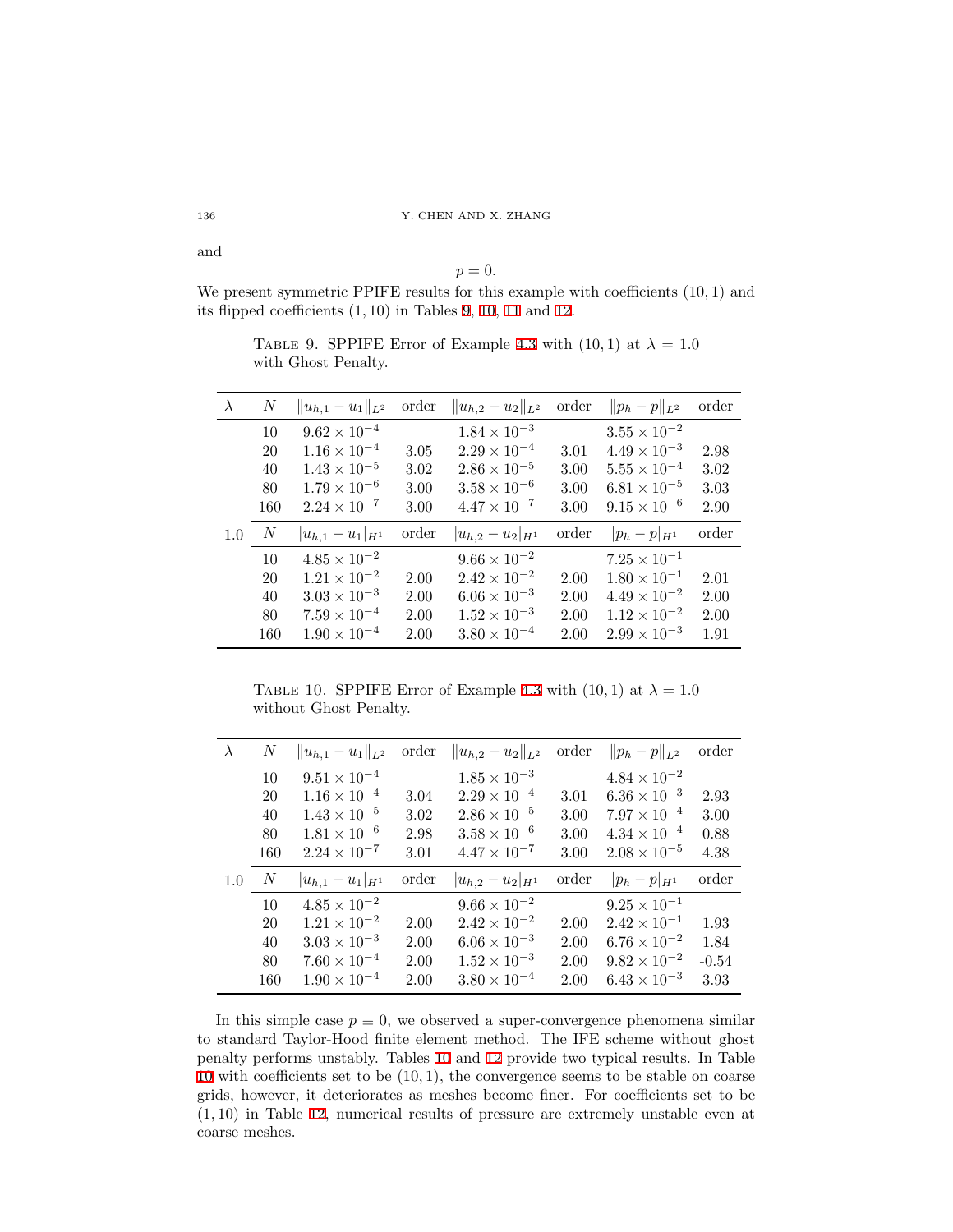<span id="page-17-0"></span>TABLE 11. SPPIFE Error of Example [4.3](#page-14-0) with  $(1, 10)$  at  $\lambda = 1.0$ with Ghost Penalty.

| $\lambda$ | N                | $  u_{h,1}-u_1  _{L^2}$                        | order | $  u_{h,2}-u_2  _{L^2}$                        | order | $  p_h - p  _{L^2}$                            | order |
|-----------|------------------|------------------------------------------------|-------|------------------------------------------------|-------|------------------------------------------------|-------|
|           | 10               | $4.90 \times 10^{-4}$                          |       | $8.45 \times 10^{-4}$                          |       | $3.70 \times 10^{-2}$                          |       |
|           | 20               | $5.31 \times 10^{-5}$                          | 3.21  | $1.03 \times 10^{-4}$                          | 3.04  | $4.46 \times 10^{-3}$                          | 3.05  |
|           | 40               | $6.50 \times 10^{-6}$                          | 3.03  | $1.27 \times 10^{-5}$                          | 3.02  | $5.64 \times 10^{-4}$                          | 2.98  |
|           | 80               | $7.92 \times 10^{-7}$                          | 3.04  | $1.58 \times 10^{-6}$                          | 3.01  | $7.59 \times 10^{-5}$                          | 2.89  |
|           | 160              | $1.00 \times 10^{-7}$                          | 2.99  | $1.99 \times 10^{-7}$                          | 2.99  | $1.18 \times 10^{-5}$                          | 2.69  |
| 1.0       |                  |                                                |       |                                                |       |                                                |       |
|           | $\boldsymbol{N}$ | $ u_{h,1}-u_1 _{H^1}$                          | order | $ u_{h,2}-u_2 _{H^1}$                          | order | $ p_h - p _{H^1}$                              | order |
|           | 10               | $2.19 \times 10^{-2}$                          |       | $4.26 \times 10^{-2}$                          |       | $7.16 \times 10^{-1}$                          |       |
|           | 20               | $5.39 \times 10^{-3}$                          | 2.02  | $1.07 \times 10^{-2}$                          | 1.99  | $1.78 \times 10^{-1}$                          | 2.01  |
|           | 40               | $1.34 \times 10^{-3}$                          | 2.01  | $2.67 \times 10^{-3}$                          | 2.00  | $4.47 \times 10^{-2}$                          | 1.99  |
|           | 80               | $3.34 \times 10^{-4}$<br>$8.41 \times 10^{-5}$ | 2.00  | $6.68 \times 10^{-4}$<br>$1.68 \times 10^{-4}$ | 2.00  | $1.13 \times 10^{-2}$<br>$3.23 \times 10^{-3}$ | 1.98  |

<span id="page-17-1"></span>TABLE 12. SPPIFE Error of Example [4.3](#page-14-0) with  $(1, 10)$  at  $\lambda = 1.0$ without Ghost Penalty.

| $\lambda$ | $\boldsymbol{N}$ | $  u_h^1-u^1  _{L^2}$ | order   | $  u_h^2 - u^2  _{L^2}$ | order   | $  p_h - p  _{L^2}$   | order   |
|-----------|------------------|-----------------------|---------|-------------------------|---------|-----------------------|---------|
|           | 10               | $5.15 \times 10^{-4}$ |         | $8.49 \times 10^{-4}$   |         | $6.02 \times 10^{-2}$ |         |
|           | 20               | $8.67 \times 10^{-4}$ | $-0.75$ | $9.61 \times 10^{-4}$   | $-0.18$ | $3.94 \times 10^{-1}$ | $-2.71$ |
|           | 40               | $1.01 \times 10^{-5}$ | 6.42    | $1.50 \times 10^{-5}$   | 6.00    | $6.05 \times 10^{-3}$ | 6.03    |
|           | 80               | $6.22 \times 10^{-6}$ | 0.70    | $4.66 \times 10^{-6}$   | 1.69    | $1.04 \times 10^{-2}$ | $-0.78$ |
|           | 160              | $1.00 \times 10^{-7}$ | 5.96    | $1.99 \times 10^{-7}$   | 4.55    | $3.79 \times 10^{-5}$ | 8.10    |
| 1.0       | $\boldsymbol{N}$ | $ u_{h,1}-u_1 _{H^1}$ | order   | $ u_{h,2}-u_2 _{H^1}$   | order   | $ p_h - p _{H^1}$     | order   |
|           | 10               | $2.20 \times 10^{-2}$ |         | $4.24 \times 10^{-2}$   |         | $1.35 \times 10^{+0}$ |         |
|           | 20               | $2.26 \times 10^{-2}$ | $-0.04$ | $3.72 \times 10^{-2}$   | 0.19    | $2.19 \times 10^{+1}$ | $-4.02$ |
|           | 40               | $1.46 \times 10^{-3}$ | 3.95    | $2.80 \times 10^{-3}$   | 3.73    | $6.33 \times 10^{-1}$ | 5.11    |
|           | 80               | $1.43 \times 10^{-3}$ | 0.03    | $1.03 \times 10^{-3}$   | 1.44    | $2.62 \times 10^{+0}$ | $-2.05$ |
|           | 160              | $8.41 \times 10^{-5}$ | 4.09    | $1.68 \times 10^{-4}$   | 2.62    | $1.37 \times 10^{-2}$ | 7.58    |

<span id="page-17-2"></span>**Example 4.4.** *In this example, we revisit the Example [4.2](#page-12-2) to examine the performance of fictitious element mentioned in Section [2.2](#page-4-1). A triangular element with the size h* = 0*.*1 *is intersected by a circular interface with varying radiuses which are illustrated in Figure [6.](#page-18-1) When the interface intersects elements with small segments, the condition number of* **A***, denoted as κ***A***, blows up, as reported in Table [13](#page-18-2). This phenomenon can be alleviated by introducing the fictitious elements, see Table [13](#page-18-2) and [14](#page-19-12) for comparisons.*

From the results, we find that when the interface segment within an element is small, the magnitude of condition number of  $A$  could be as large as  $10^{16}$  at moderate contrast (10*,* 1). The magnitude becomes even larger in higher contrast case  $(1000, 1)$ , which reaches a magnitude of  $10^{20}$ . When we use fictitious elements by setting  $\lambda = 0.5, 1.0, 1.5$ , the condition number  $\kappa_A$  decreases significantly to a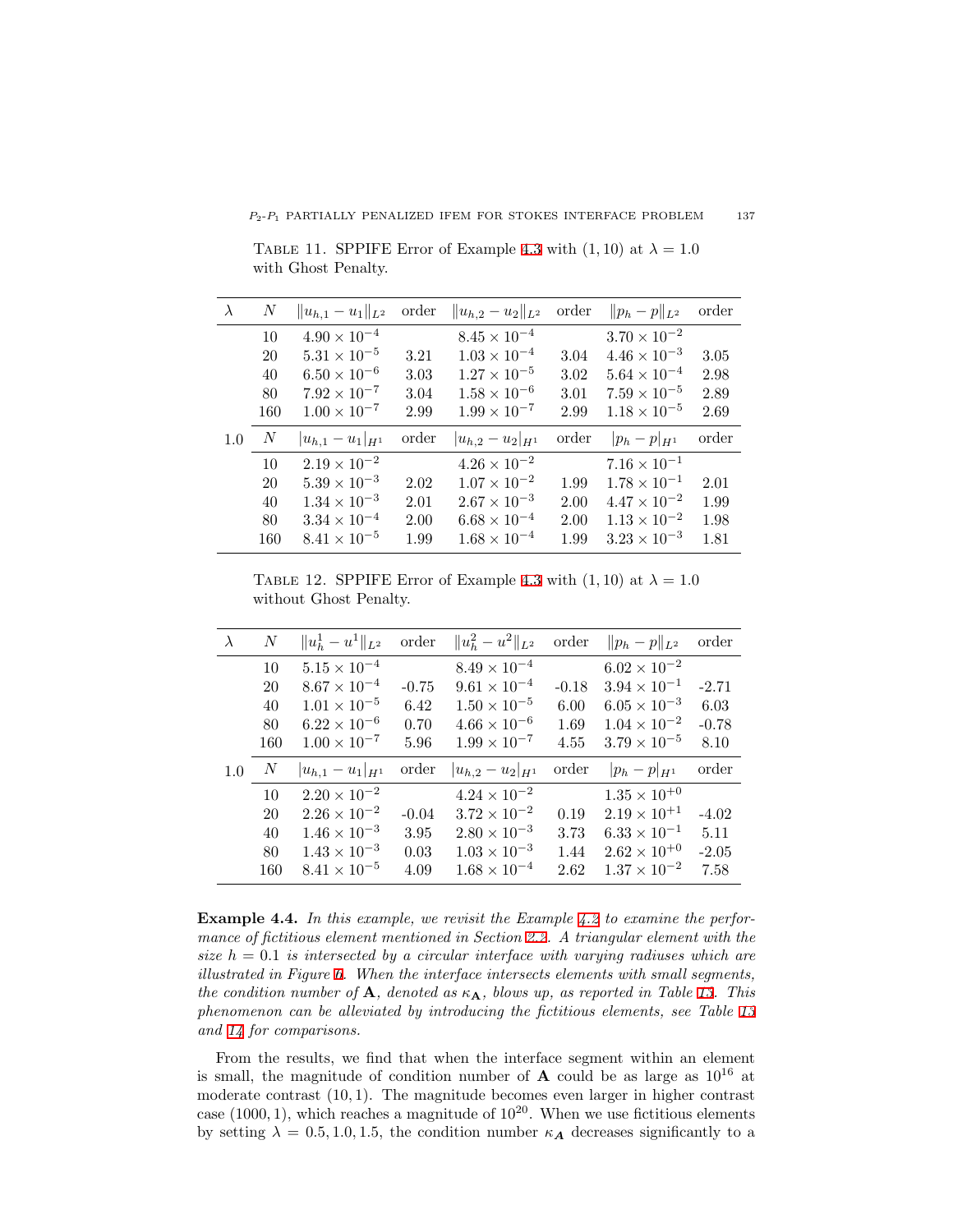<span id="page-18-1"></span>

Figure 6. From Left to Right: First Line: Elements intersected by circular interface with  $r^2 = 0.24, 0.245$ , Second Line: Elements intersected by circular interface with  $r^2 = 0.249, 0.2495$ .

*κ***<sup>A</sup>**  $\lambda = 0$   $\lambda = 0.5$   $\lambda = 1.0$   $\lambda = 1.5$  $r^2 = 0.2400$ <sup>2</sup> = 0*.*2400 5.9227E+10 4.2231E+08 4.1618E+07 8.1810E+06  $r^2=0.2450$  $1.3704E+12 \quad 1.1654E+09 \quad 8.7194E+07 \quad 1.5400E+07$  $r^2 = 0.2490$  $1.1470\mathrm{E}+15 \quad 2.8519\mathrm{E}+09 \quad 1.6133\mathrm{E}+08 \quad 2.5920\mathrm{E}+07$ 

<span id="page-18-2"></span>TABLE 13. Condition Numbers for  $\bf{A}$  with coefficients  $(10, 1)$  and varying  $\lambda$  in Example [4.4.](#page-17-2)

magnitude of  $10^6$  when the contrast being  $(10, 1)$ , and  $10^{11}$  for the contrast being (1000*,* 1).

 $1.9027\mathrm{E}{+16} \quad 3.2097\mathrm{E}{+09} \quad 1.7448\mathrm{E}{+08} \quad 2.7679\mathrm{E}{+07}$ 

# <span id="page-18-0"></span>**5. Conclusion**

 $r^2 = 0.2495$ 

In this article, we develop a high-order numerical scheme to solve Stokes interface problems on interface-unfitted meshes. An immersed  $\mathcal{P}_2$ - $\mathcal{P}_1$  Taylor-Hood finite element space is developed based on least square construction on fictitious elements.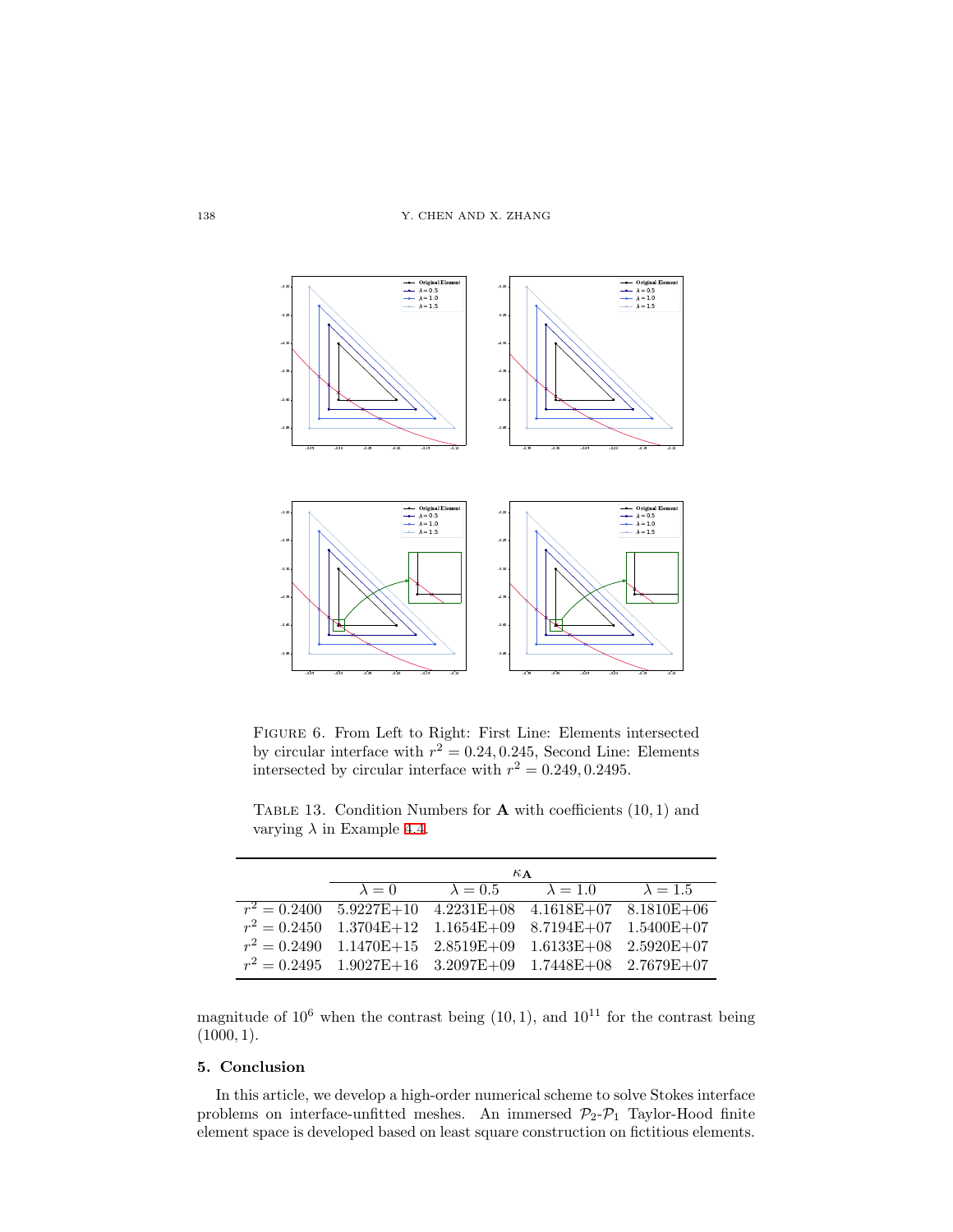<span id="page-19-12"></span>Table 14. Condition Numbers for **A** with coefficients (1000*,* 1) and varying  $\lambda$  in Example [4.4](#page-17-2).

| $\kappa$ $\Delta$                                                  |                                                               |  |  |
|--------------------------------------------------------------------|---------------------------------------------------------------|--|--|
|                                                                    | $\lambda = 0$ $\lambda = 0.5$ $\lambda = 1.0$ $\lambda = 1.5$ |  |  |
| $r^2 = 0.2400$ $2.2326E+14$ $1.6353E+12$ $2.0103E+11$ $6.4952E+10$ |                                                               |  |  |
| $r^2 = 0.2450$ 6.2710E+15 5.3336E+12 4.1596E+11 1.0124E+11         |                                                               |  |  |
| $r^2 = 0.2490$ 5.9345E+18 1.4701E+13 8.3261E+11 1.5309E+11         |                                                               |  |  |
| $r^2 = 0.2495$ 9.9791E+19 1.6768E+13 9.1080E+11 1.6218E+11         |                                                               |  |  |

The proposed IFE method contains penalties on both interface edges and the actual interface. Ghost penalty terms are also enforced to enhance the stability of the numerical scheme. Numerical results indicate optimal convergence rate of our new IFE method.

# **6. Acknowledgement**

Xu Zhang was partially supported by the National Science Foundation Grant DMS-2005272.

#### **References**

- <span id="page-19-11"></span>[1] Slimane Adjerid, Ivo Babuska, Ruchi Guo, and Tao Lin. An enriched immersed finite element method for interface problems with nonhomogeneous jump conditions. *arXiv preprint arXiv:2004.13244*, 2020.
- <span id="page-19-7"></span>[2] Slimane Adjerid, Mohamed Ben-Romdhane, and Tao Lin. Higher degree immersed finite element methods for second-order elliptic interface problems. *International Journal of Numerical Analysis & Modeling*, 11(3):541–566, 2014.
- <span id="page-19-9"></span>[3] Slimane Adjerid, Mohamed Ben-Romdhane, and Tao Lin. Higher degree immersed finite element spaces constructed according to the actual interface. *Computers & Mathematics with Applications*, 75(6):1868–1881, 2018.
- <span id="page-19-5"></span>[4] Slimane Adjerid, Nabil Chaabane, and Tao Lin. An immersed discontinuous finite element method for Stokes interface problems. *Computer Methods in Applied Mechanics and Engineering*, 293:170–190, 2015.
- <span id="page-19-0"></span>[5] Slimane Adjerid, Nabil Chaabane, Tao Lin, and Pengtao Yue. An immersed discontinuous finite element method for the Stokes problem with a moving interface. *Journal of Computational and Applied Mathematics*, 362:540–559, 2019.
- <span id="page-19-4"></span>[6] Slimane Adjerid, Ruchi Guo, and Tao Lin. High degree immersed finite element spaces by a least squares method. *International Journal of Numerical Analysis & Modeling*, 14(4-5):604– 626, 2017.
- <span id="page-19-1"></span>[7] Ivo Babuška and Uday Banerjee. Stable generalized finite element method (SGFEM). *Computer methods in applied mechanics and engineering*, 201:91–111, 2012.
- <span id="page-19-8"></span>[8] Mohamed Ben-Romdhane, Slimane Adjerid, and Tao Lin. Higher-order immersed finite element spaces for second-order elliptic interface problems with quadratic interface. In *Advances in Applied Mathematics*, pages 171–178. Springer, 2014.
- <span id="page-19-6"></span>[9] Franco Brezzi and Michel Fortin. *Mixed and hybrid finite element methods*, volume 15 of *Springer Series in Computational Mathematics*. Springer-Verlag, New York, 1991.
- <span id="page-19-10"></span>[10] Erik Burman. Ghost penalty. *Comptes Rendus Mathematique*, 348(21-22):1217–1220, 2010.
- <span id="page-19-2"></span>[11] Waixiang Cao, Xu Zhang, and Zhimin Zhang. Superconvergence of immersed finite element methods for interface problems. *Advances in Computational Mathematics*, 43(4):795–821, 2017.
- <span id="page-19-3"></span>[12] Yuan Chen, Songming Hou, and Xu Zhang. An immersed finite element method for elliptic interface problems with multi-domain and triple junction points. *Advances in Applied Mathematics and Mechanics*, 11(5):1005–21, 2019.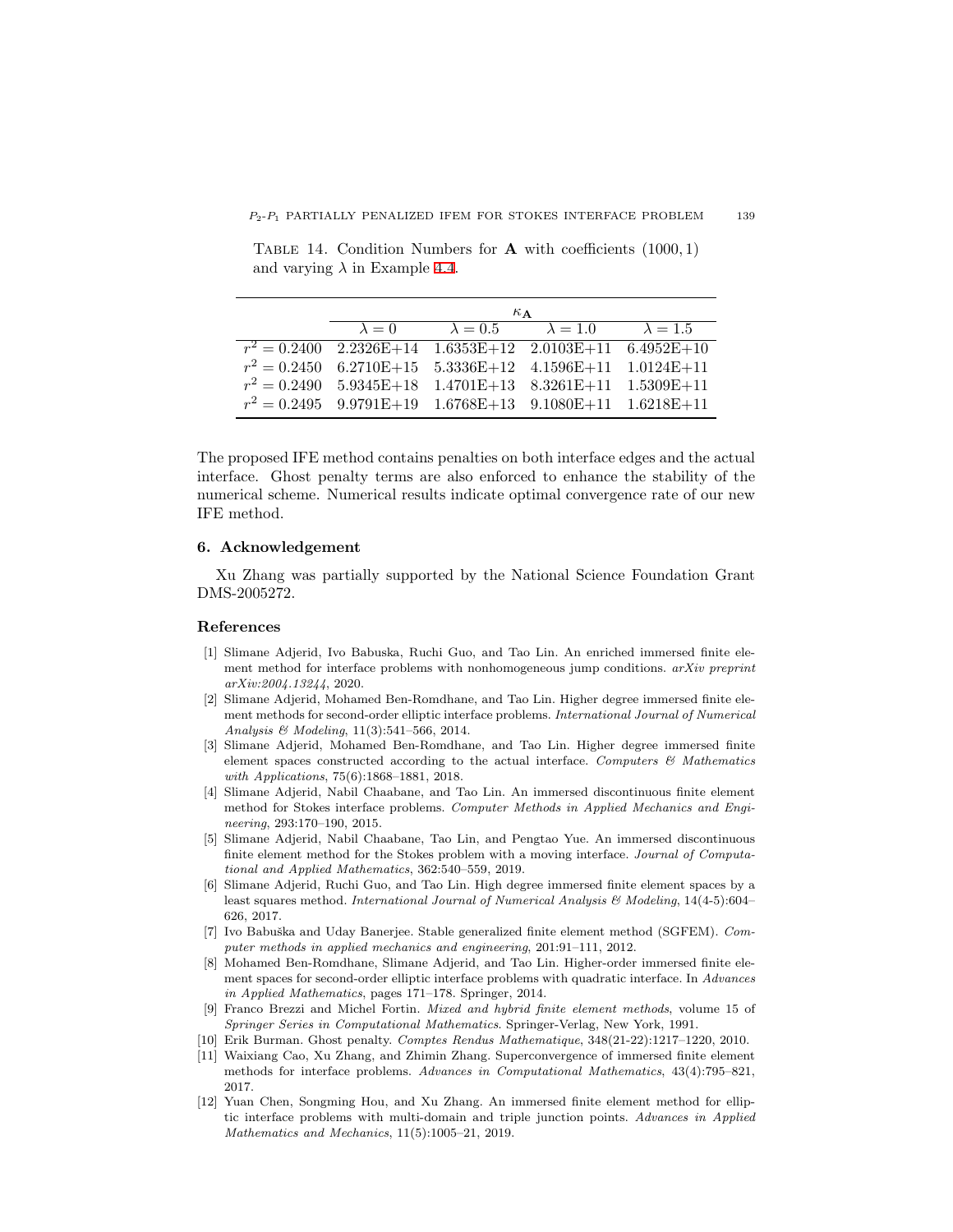- <span id="page-20-8"></span>[13] Yuan Chen, Songming Hou, and Xu Zhang. A bilinear partially penalized immersed finite element method for elliptic interface problems with multi-domain and triple-junction points. *Results in Applied Mathematics*, page 100100, 2020.
- <span id="page-20-20"></span>[14] Susanne Claus and Pierre Kerfriden. A CutFEM method for two-phase flow problems. *Computer Methods in Applied Mechanics and Engineering*, 348:185–206, 2019.
- <span id="page-20-3"></span>[15] Thomas-Peter Fries and Ted Belytschko. The Extended/Generalized finite element method: an overview of the method and its applications. *International journal for numerical methods in engineering*, 84(3):253–304, 2010.
- <span id="page-20-16"></span>[16] Sven Groß and Arnold Reusken. An Extended pressure finite element space for two-phase incompressible flows with surface tension. *Journal of Computational Physics*, 224(1):40–58, 2007.
- <span id="page-20-9"></span>[17] Ruchi Guo and Tao Lin. A higher degree immersed finite element method based on a Cauchy extension for elliptic interface problems. *SIAM Journal on Numerical Analysis*, 57(4):1545– 1573, 2019.
- <span id="page-20-11"></span>[18] Ruchi Guo and Tao Lin. An immersed finite element method for elliptic interface problems in three dimensions. *Journal of Computational Physics*, 414(1):109478, 2020.
- <span id="page-20-7"></span>[19] Ruchi Guo, Tao Lin, and Yanping Lin. Error estimates for a partially penalized immersed finite element method for elasticity interface problems. *ESAIM: Mathematical Modelling and Numerical Analysis*, 54(1):1–24, 2020.
- <span id="page-20-10"></span>[20] Ruchi Guo, Tao Lin, Yanping Lin, and Qiao Zhuang. Error analysis of symmetric linear/bilinear partially penalized immersed finite element methods for Helmholtz interface problems. *arXiv preprint arXiv:2006.10942*, 2020.
- <span id="page-20-13"></span>[21] Ruchi Guo, Tao Lin, and Qiao Zhuang. Improved error estimation for the partially penalized immersed finite element methods for elliptic interface problems. *International Journal of Numerical Analysis & Modeling*, 16(4):575–589, 2019.
- <span id="page-20-12"></span>[22] Ruchi Guo and Xu Zhang. Solving three-dimensional interface problems with immersed finite elements: A-priori error analysis. *arXiv preprint arXiv:2004.08984*, 2020.
- <span id="page-20-4"></span>[23] Anita Hansbo and Peter Hansbo. An unfitted finite element method, based on Nitsche's method, for elliptic interface problems. *Computer Methods in Applied Mechanics and Engineering*, 191(47-48):5537–5552, 2002.
- <span id="page-20-15"></span>[24] Peter Hansbo, Mats G Larson, and Sara Zahedi. A cut finite element method for a Stokes interface problem. *Applied Numerical Mathematics*, 85:90–114, 2014.
- <span id="page-20-14"></span>[25] Cuiyu He and Xu Zhang. Residual-based a posteriori error estimation for immersed finite element methods. *Journal of Scientific Computing*, 81:2051–2079, 2019.
- <span id="page-20-5"></span>[26] Xiaoming He, Tao Lin, and Yanping Lin. Immersed finite element methods for elliptic interface problems with non-homogeneous jump conditions. *International Journal of numerical analysis and modeling*, 2011.
- <span id="page-20-1"></span>[27] Xiaoming He, Tao Lin, Yanping Lin, and Xu Zhang. Immersed finite element methods for parabolic equations with moving interface. *Numerical Methods for Partial Differential Equations*, 29(2):619–646, 2013.
- <span id="page-20-0"></span>[28] Alex Jarauta and Pavel Ryzhakov. Challenges in computational modeling of two-phase transport in polymer electrolyte fuel cells flow channels: A review. *Archives of Computational Methods in Engineering*, 25(4):1027–1057, 2018.
- <span id="page-20-17"></span>[29] Derrick Jones and Xu Zhang. A class of nonconforming immersed finite element methods for Stokes interface problems. *Journal of Computational and Applied Mathematics*, in revision, 2020.
- <span id="page-20-2"></span>[30] Derrick Jones and Xu Zhang. A conforming-nonconforming mixed immersed finite element method for unsteady stokes equations with moving interfaces. *submitted*, 2020.
- <span id="page-20-6"></span>[31] Raed Kafafy, Tao Lin, Yanping Lin, and Joseph Wang. Three-dimensional immersed finite element methods for electric field simulation in composite materials. *International journal for numerical methods in engineering*, 64(7):940–972, 2005.
- <span id="page-20-19"></span>[32] Matthias Kirchhart, Sven Gross, and Arnold Reusken. Analysis of an XFEM discretization for Stokes interface problems. *SIAM Journal on Scientific Computing*, 38(2):A1019–A1043, 2016.
- <span id="page-20-18"></span>[33] Philip Lederer, Carl-Martin Pfeiler, Christoph Wintersteiger, and Christoph Lehrenfeld. Higher order unfitted FEM for Stokes interface problems. *PAMM*, 16(1):7–10, 2016.